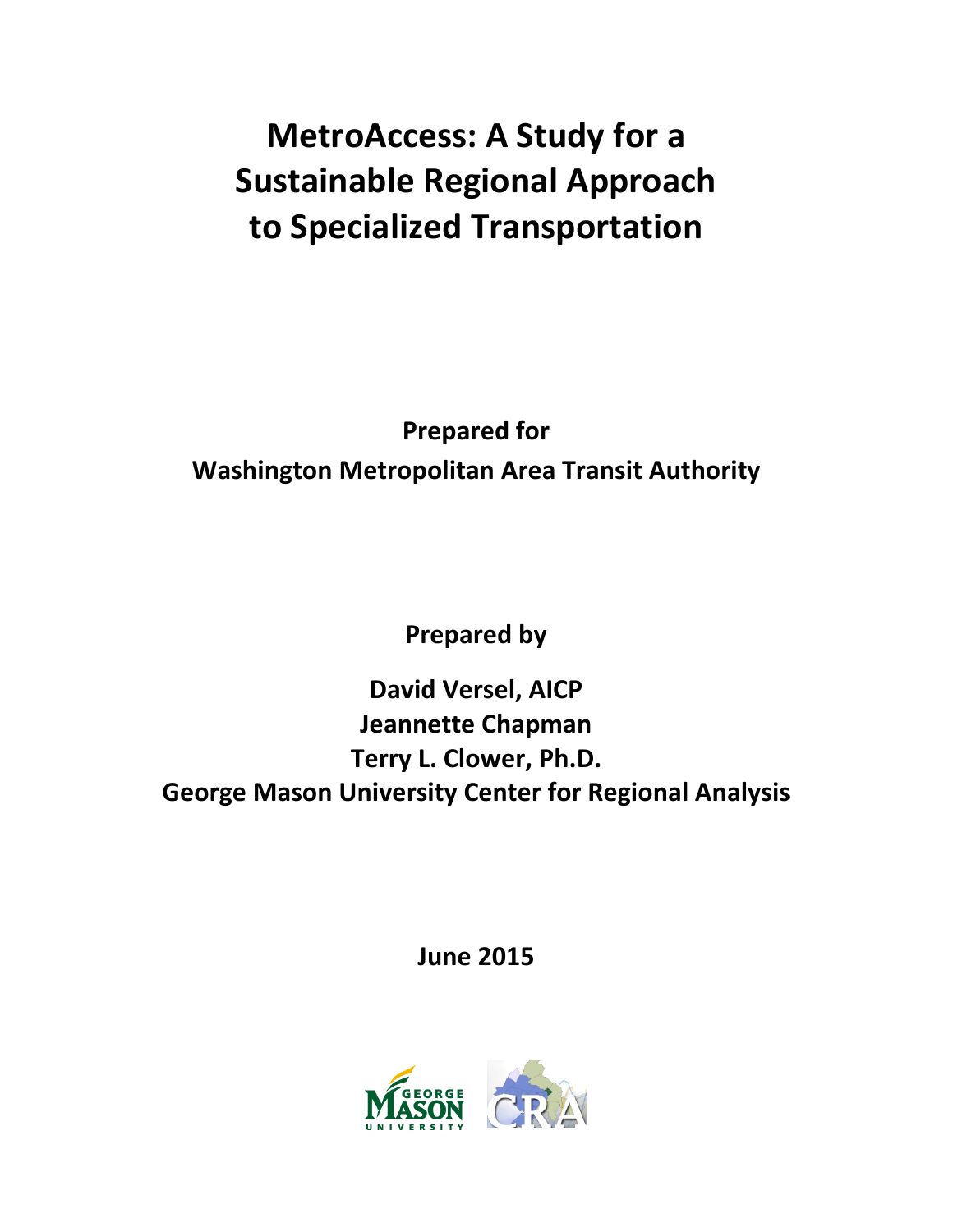### **Executive Summary**

As the population of people with disabilities increases nationwide, the need for specialized transportation increases with it. The Washington Metropolitan Area Transit Authority (WMATA) has made considerable investments over the years to provide a fully accessible fixed-route transit system. With the advent of the Americans with Disabilities Act of 1990 (ADA), WMATA was also required to provide complementary paratransit service as a "safety net" for those whose disabilities prevent them from using fixed-route transit service. WMATA fulfills this obligation through the provision of MetroAccess, a door-to-door, shared ride paratransit service. However, door-to-door, shared ride services are very costly. In this report, the Center for Regional Analysis at George Mason University addresses three key issues regarding the provision of paratransit services: 1) evaluation of the market share for MetroAccess; 2) forecasted demand for MetroAccess service through 2025; and 3) policy recommendations for managing demand growth for specialized transportation services. Our findings and recommendations include:

- The demand for paratransit services is met by a wide range of providers besides WMATA including local transit systems, human service agencies (HSAs), Medicaid transportation, and others. However, during the recession, the services offered by many HSAs were pared back or eliminated due to agency fiscal constraints that shifted market share to MetroAccess.
	- MetroAccess ridership increased from 972,000 in 2003 to about 2.4 million in 2010, driven largely by an aging population and reduction in services offered by HSAs. Over the next three years, WMATA implemented a series of demand management strategies that lowered annual MetroAccess ridership; however, demand has started growing again rising to about 2.1 million rides for 2014.



Source: Washington Metropolitan Area Transit Authority; GMU Center for Regional Analysis

• Based on demographic trends and assuming no further changes in service offerings by MetroAccess and other paratransit service providers, by 2025 ridership on MetroAccess will increase to 3.1 million, an increase of more than 1 million rides per year. The annual operating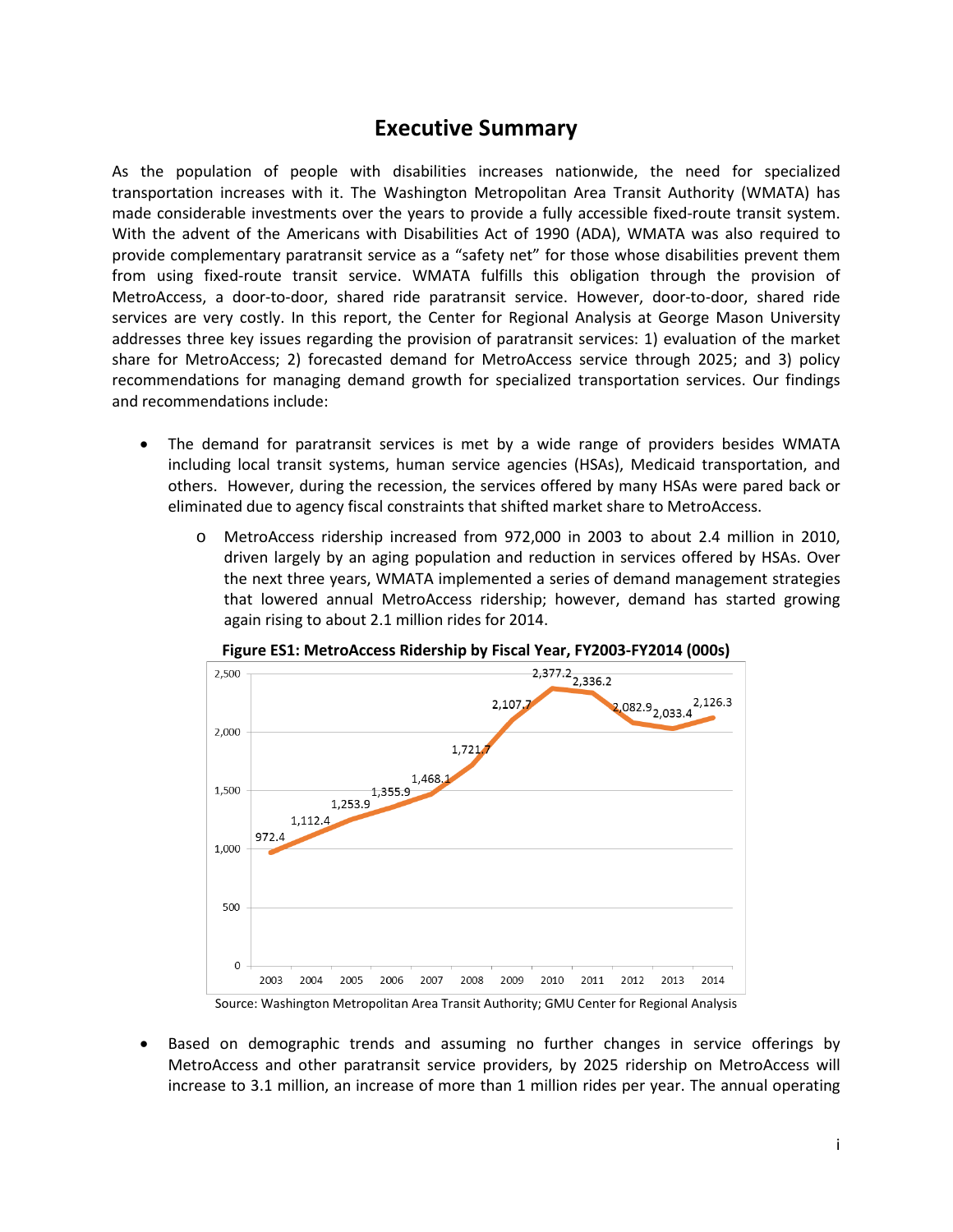costs supporting this level of ridership will exceed \$168 million in 2025, expressed in 2014 dollars. (See Table ES1.)

• Based on the need to address a potential financial crisis related to MetroAccess services, we offer several policies recommendations separated into two categories: Demand and Cost Management and Jurisdictional Based Services.

#### **Demand and Cost Management Policy Recommendations:**

Policy 1: Improve accessibility of transit stops Policy 2: Expand travel training programs Policy 3: Enforce trip-by-trip eligibility for all customers Policy 4: Expand reduced fare programs Policy 5: Ensure that MetroAccess maintains ADA baselines Policy 6: Monitor efficiency of MetroAccess system

#### **Recommended Policies for Jurisdictional Based Services**

Policy 7: Establish regional or sub-regional one-stop shops for specialized transportation Policy 8: Pursue partnerships to secure vehicles for local providers Policy 9: Encourage consolidation among individual providers Policy 10: Provide support for expansion of jurisdictional based services Policy 11: Coordinate with state and local governments to ensure consistency with regional policies

- Achieving the goals of these policy recommendations could shift demand to other service providers and lower MetroAccess ridership in 2025 by about 576,000 rides and thereby reducing 2025 operating costs by almost \$31 million.
- If WMATA ceases its current demand mitigation programs and strategies and there is less funding made available for local specialized transportation, overall demand for MetroAccess services will rise to more than 3.7 million rides per year with operating costs exceeding \$200 million.

| Provider                 | Avg. Cost<br>per Ride* | <b>Baseline</b> |            | <b>Demand Management</b><br>& Shift Market to<br><b>Other Providers</b> |            | <b>Further Shift of</b><br><b>Market to</b><br><b>MetroAccess</b> |            |
|--------------------------|------------------------|-----------------|------------|-------------------------------------------------------------------------|------------|-------------------------------------------------------------------|------------|
|                          |                        | Ridership       | Ann'l. Op. | Ridership                                                               | Ann'l. Op. | Ridership                                                         | Ann'l. Op. |
|                          |                        | (000s)          | Cost (\$M) | (000s)                                                                  | Cost (\$M) | (000s)                                                            | Cost (\$M) |
| <b>MetroAccess</b>       | \$53.67                | 3,137.4         | \$168.4    | 2,561.9                                                                 | \$137.5    | 3,742.8                                                           | \$200.9    |
| <b>Other Providers</b>   | \$25.00                | 5,887.4         | \$147.2    | 6,192.2                                                                 | \$154.8    | 5,552.7                                                           | \$138.8    |
| <b>Total</b>             |                        | 9,024.8         | \$315.6    | 8,754.1                                                                 | \$292.3    | 9,295.5                                                           | \$339.7    |
| <b>MetroAccess Share</b> |                        | 34.8%           | 53.4%      | 29.3%                                                                   | 47.0%      | 40.3%                                                             | 59.2%      |

#### **Table ES1: Alternative Scenarios for Specialized Transportation Ridership and Annual Operating Costs, FY2025**

\*Estimates are in current (FY2014) dollars.

Source: WMATA Access Services; GMU Center for Regional Analysis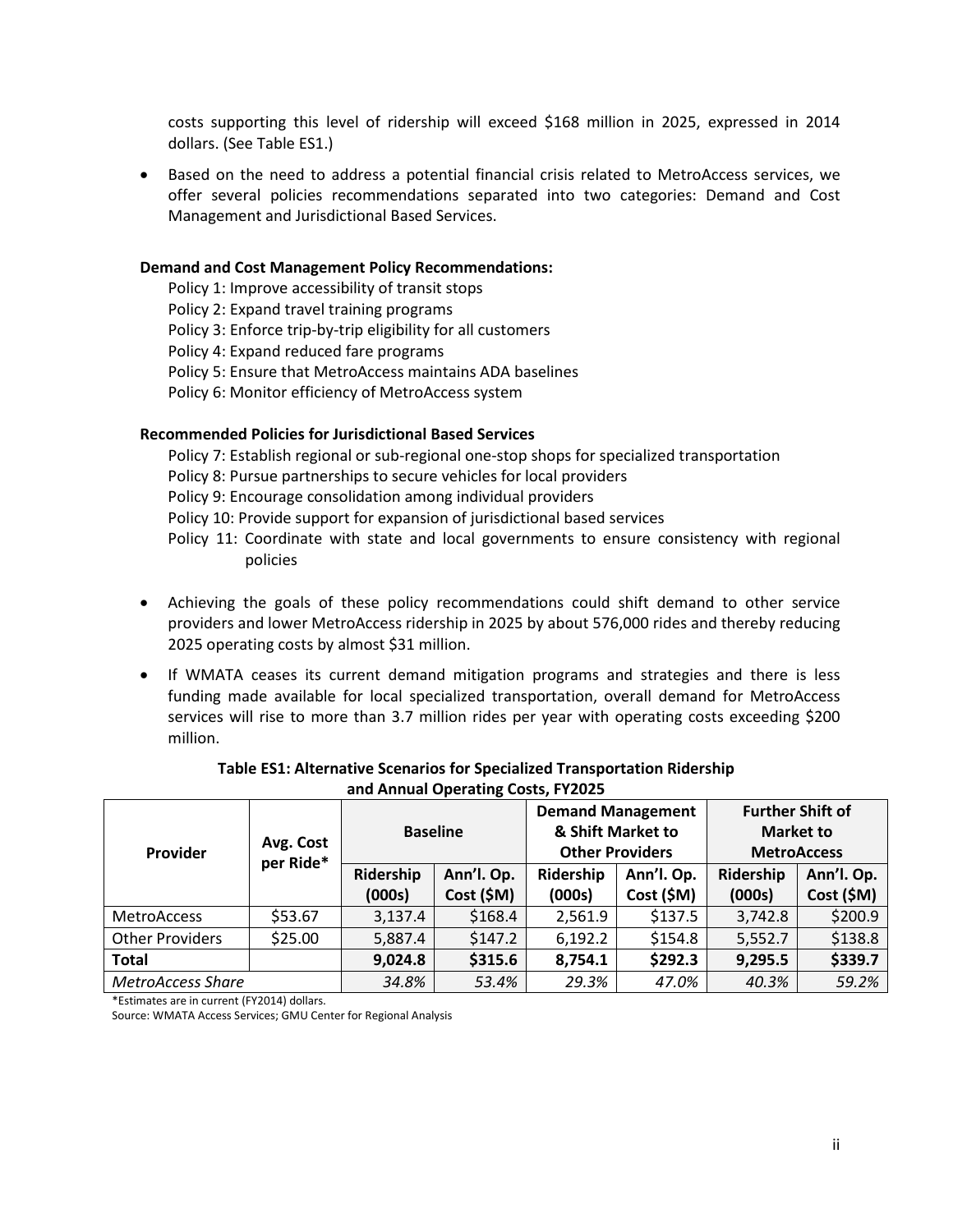### **Introduction**

As the population of people with disabilities increases nationwide, the need for specialized transportation increases with it. The Washington Metropolitan Area Transit Authority (WMATA) has made considerable investments over the years to provide a fully accessible fixed-route transit system. With the advent of the Americans with Disabilities Act of 1990 (ADA), WMATA was also required to provide complementary paratransit service as a "safety net" for those whose disabilities prevent them from using fixed-route transit service. WMATA fulfills this obligation through the provision of MetroAccess, a door-to-door, shared ride paratransit service.

While MetroAccess fills a critical transportation need for certain populations, it is a very expensive service. Each ride provided by MetroAccess costs WMATA about \$50—the current annual budget for MetroAccess exceeds \$100 million. Responding to these rising costs, WMATA enacted measures to mitigate demand for MetroAccess in 2010. Though this initiative was very successful at shifting trips to other modes, overall demand continued to grow. FY2010 demand of 2.3 million trips was reduced to 2.0 million by FY2013 but is growing rapidly and is projected to exceed 2.2 million trips in FY2015. This report includes recent ridership data. WMATA now believes that it has done all that it can do to reduce demand for the use of MetroAccess under current policies. While demand management continues to be successful at reducing the number of trips, its effectiveness is being outweighed by demographics-driven increases to overall regional demand.

All signs point to a resumption of rapid increases in demand for MetroAccess usage. Ridership<sup>[1](#page-3-0)</sup> increased in 2014 for the first time since 2010. Regional population forecasts suggest that the number of senior citizens and/or disabled individuals in WMATA's service area will double between 2010 and 2040. WMATA has become concerned that the policy approach for continuing to serve as the principle provider of paratransit services is not fiscally sustainable. Continued increases in ridership will add significant costs to the agency which will have a negative impact on its ability to provide its core fixedroute bus and rail services and will make it more difficult to expand bus and rail services in the future.

In order to avoid a future financial crisis, WMATA is searching for new policy approaches that will slow or reverse the growth of costs related to MetroAccess. The George Mason University Center for Regional Analysis (CRA) was retained by WMATA for this purpose. This report evaluates the specialized transportation system and puts forth policy recommendations to address this issue. There are three sections in the report:

- 1. Evaluation of Market Share for MetroAccess
- 2. Alternative Scenarios for Future Demand

 $\overline{\phantom{a}}$ 

3. Recommended Policies for Specialized Transportation

<span id="page-3-0"></span> $1$  Ridership is used in this paper to refer to the total number of trips taken by all passengers, and not the number of unique registered riders.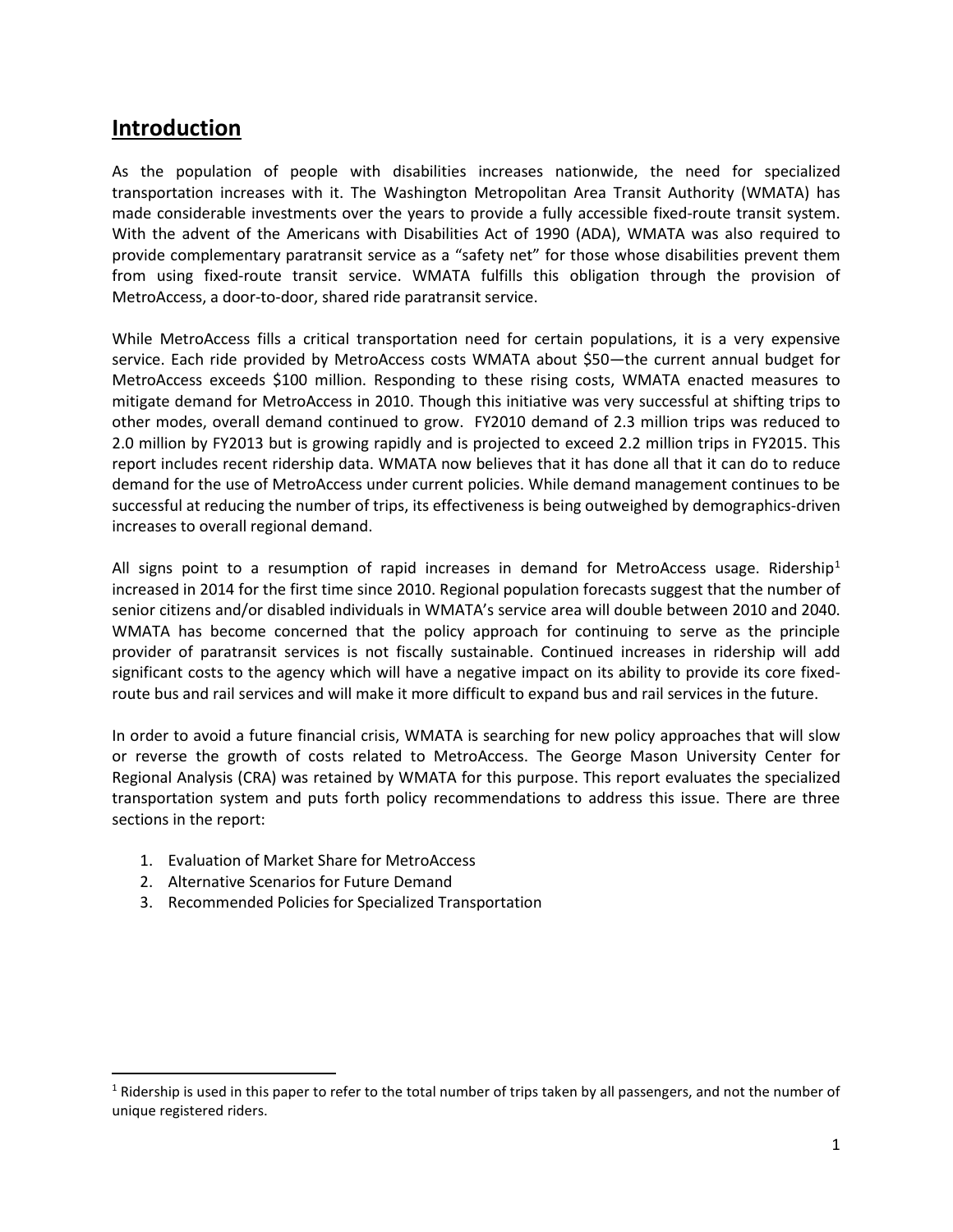# **Section 1: Evaluation of Market Share for MetroAccess**

### **Changes in Population with Disabilities**

The demand for specialized transportation in the WMATA service area<sup>[2](#page-4-0)</sup> is directly related to the presence of residents with disabilities. In turn, this is largely a product of the share of the region's residents who are age 65 or older. This is already reflected in the current profile of MetroAccess customers: 49 percent are age 65 or older, and the average age is 62. The American Community Survey reports that, among residents of the WMATA service area age 65 or older, 29.8 percent have a disability. By comparison, just 5.9 percent of residents age 18-64 and 2.8 percent of those under age 18 have a disability (Figure 1).



**Figure 1: Share of Population with a Disability by Age, 2009-2013 Averages**

The 2000 Decennial Census documented that there were 3,566,275 residents in WMATA's eight jurisdictions, of whom 340,206 (9.5 percent) were at least 65 years old. Since 2000, both the number and share of residents in the region age 65 or older increased dramatically. The most recent data available are 2009-2013 five-year averages from the American Community Survey. According to this dataset, the WMATA region's total population has increased by 10.1 percent since 2000, but the number of residents age 65 or older increased by 27.3 percent (Tables 1 and 2)

 $\overline{\phantom{a}}$ 

Source: 2009-2013 American Community Survey 5-Year Averages

<span id="page-4-0"></span><sup>2</sup> Includes: the District of Columbia; Montgomery County, MD; Prince George's County, MD; Arlington County, VA; Fairfax County, VA; and the independent cities of Alexandria, VA, Fairfax, VA, and Falls Church, VA.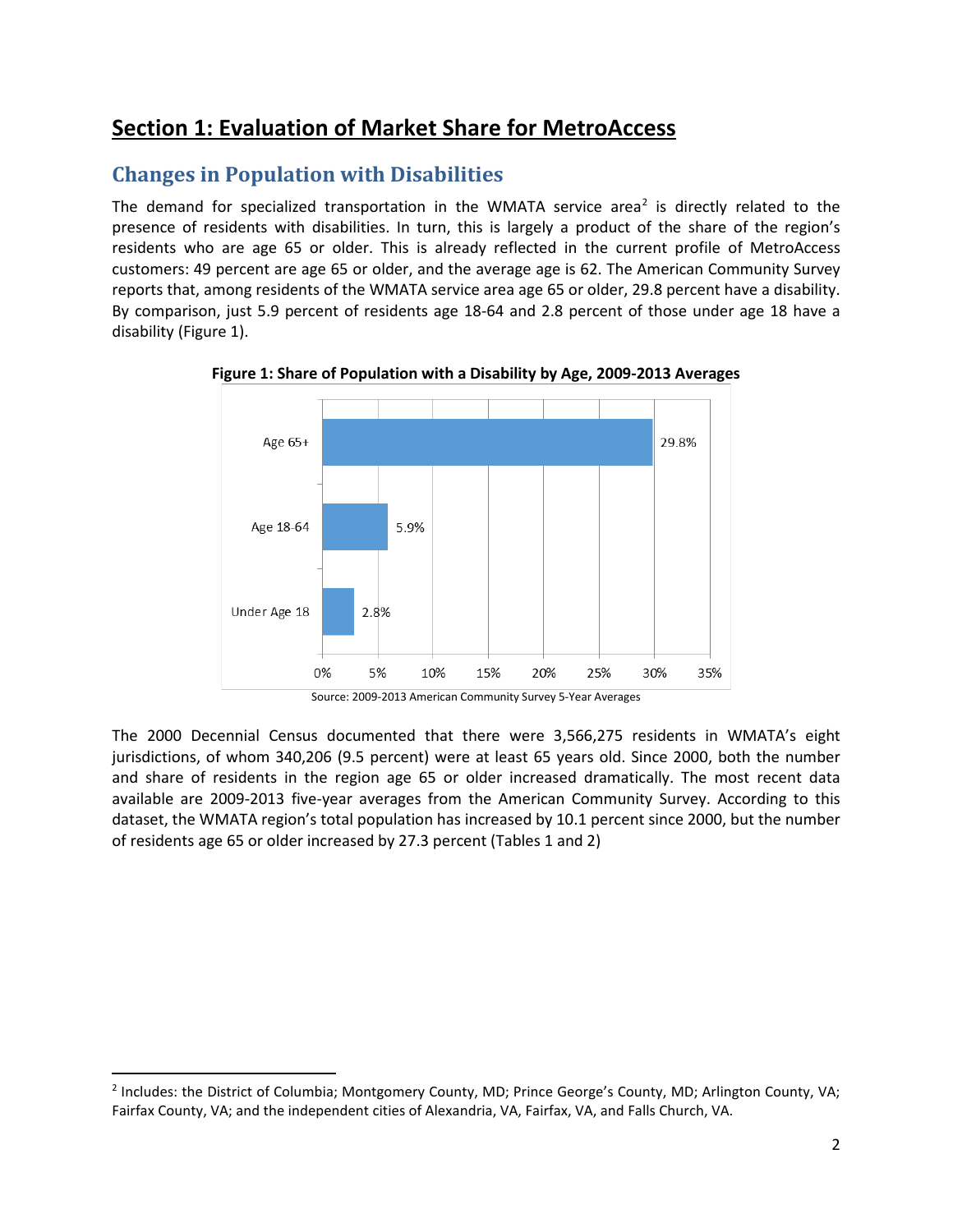| <b>Jurisdiction</b>           | 2000      | 2009-2013 Avg | Change  | % Change |
|-------------------------------|-----------|---------------|---------|----------|
| District of Columbia          | 572,059   | 608,630       | 36,571  | 6.4%     |
| <b>Montgomery County</b>      | 873,341   | 980,031       | 106,690 | 12.2%    |
| <b>Prince George's County</b> | 801,515   | 865,665       | 64,150  | 8.0%     |
| Alexandria City               | 128,283   | 140,515       | 12,232  | 9.5%     |
| <b>Arlington County</b>       | 189,453   | 210,403       | 20,950  | 11.1%    |
| <b>Fairfax City</b>           | 10,377    | 12,656        | 2,279   | 22.0%    |
| Falls Church City             | 21,498    | 22,518        | 1,020   | 4.7%     |
| <b>Fairfax County</b>         | 969,749   | 1,087,061     | 117,312 | 12.1%    |
| <b>Region Total</b>           | 3,566,275 | 3,927,479     | 361,204 | 10.1%    |

#### **Table 1: Total Population**

Source: 2000 Decennial Census; 2009-2013 American Community Survey 5-Year Averages

| Table 2: Population Age 65+   |         |               |        |          |  |  |  |
|-------------------------------|---------|---------------|--------|----------|--|--|--|
| <b>Jurisdiction</b>           | 2000    | 2009-2013 Avg | Change | % Change |  |  |  |
| District of Columbia          | 69,898  | 70,363        | 465    | 0.7%     |  |  |  |
| <b>Montgomery County</b>      | 98,157  | 125,510       | 27,353 | 27.9%    |  |  |  |
| <b>Prince George's County</b> | 61,951  | 86,762        | 24,811 | 40.0%    |  |  |  |
| Alexandria City               | 11,605  | 13,473        | 1,868  | 16.1%    |  |  |  |
| <b>Arlington County</b>       | 17,762  | 18,910        | 1,148  | 6.5%     |  |  |  |
| Fairfax City                  | 1,262   | 1,351         | 89     | 7.1%     |  |  |  |
| Falls Church City             | 2,753   | 3,253         | 500    | 18.2%    |  |  |  |
| <b>Fairfax County</b>         | 76,818  | 113,503       | 36,685 | 47.8%    |  |  |  |
| <b>Region Total</b>           | 340,206 | 433,125       | 92,919 | 27.3%    |  |  |  |

Source: 2000 Decennial Census; 2009-2013 American Community Survey 5-Year Averages

 $\overline{\phantom{a}}$ 

The rapid increase in the region's older population boosted the share of age 65+ residents from 9.5 percent in 2000 to 11.0 percent during the 2009-2013 period. Population growth rate among residents age 65 or older was most pronounced in Fairfax and Prince George's counties. In both of these jurisdictions the growth rate of the age 65+ population was at least four times greater than the overall population growth rate. The age 65+ population also experienced rapid growth in Montgomery County, Alexandria, and Falls Church. The age 65+ population increased more slowly than the overall population in the District of Columbia, Arlington County, and Fairfax City.

The high rate of disabilities among older residents and the region's aging population has each contributed to the growing number of disabled residents in the region. The American Community Survey estimates the current number of disabled residents in the WMATA service area at about [3](#page-5-0)05,300<sup>3</sup>. Although the region's age 65+ population only represents 11 percent of its total resident base, the older population accounts for 41 percent of its residents with disabilities (Figure 2).

<span id="page-5-0"></span><sup>&</sup>lt;sup>3</sup> The Bureau of the Census changed its methodology for determining disability status in 2008. All data collected since that time are therefore not comparable to prior data on disabilities.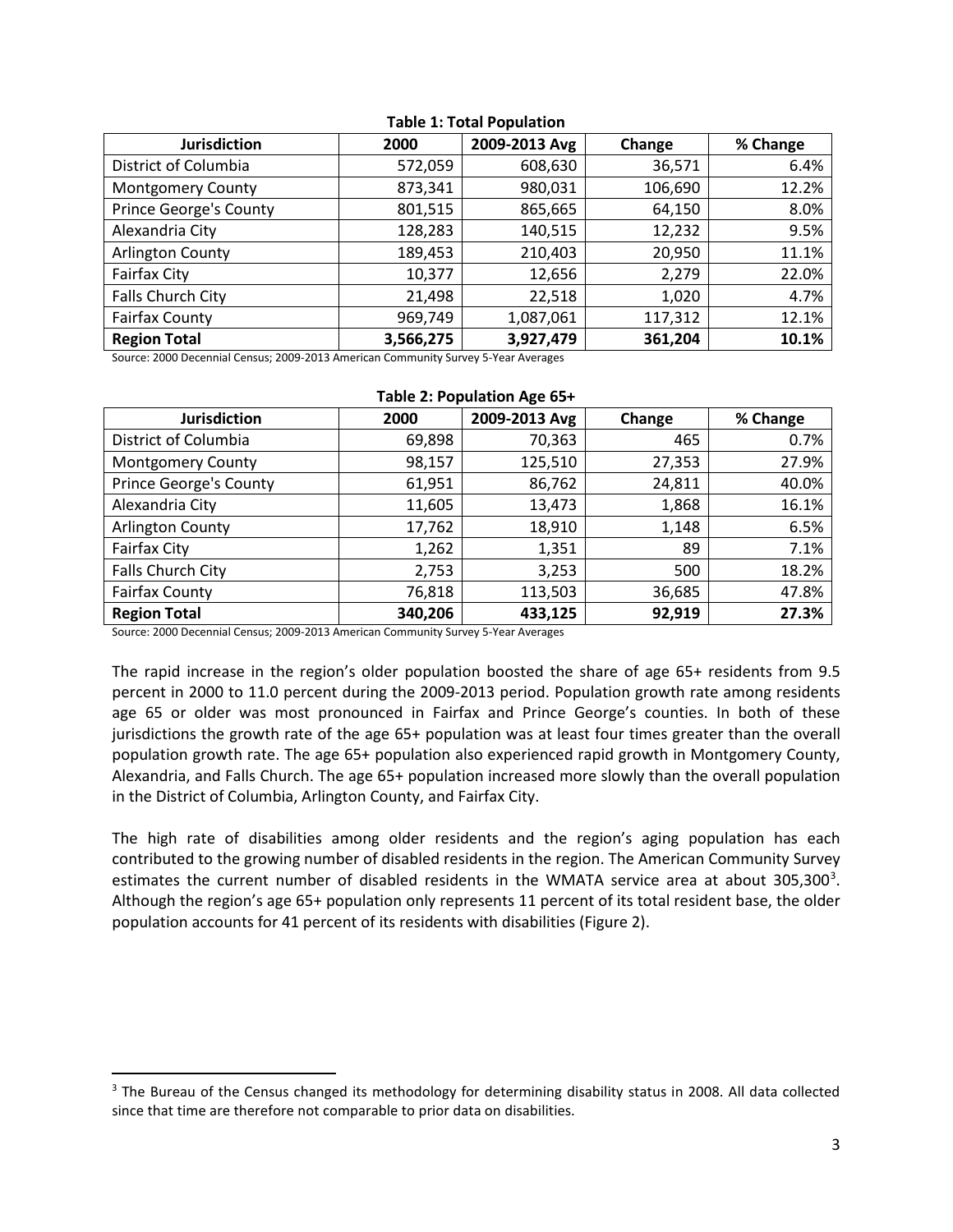

**Figure 2: Disabled Population in WMATA Service Area by Age, 2009-2013 Averages**

Source: 2009-2013 American Community Survey 5-Year Averages

### **Profile of Specialized Transportation Provider**s

The region's increasing population of residents with disabilities has driven rapid growth in the demand for specialized transportation services. Specialized transportation services in the WMATA service area are offered by three different types of providers: 1) MetroAccess; 2) Medicaid transportation programs; and 3) Local human service agencies (HSAs).

**MetroAccess (MACS)** is "the region's Americans with Disabilities Act (ADA) public paratransit service for those unable to use accessible bus and rail service."[4](#page-6-0) It is a regional system that provides demandresponsive service to qualifying residents of all eight jurisdictions in WMATA's service area.

**Medicaid transportation** is provided by local governments to transport Medicaid patients to medical appointments. These services are funded by the federal government.

**Local human service agencies (HSAs)** include many public and non-profit entities that offer services to varied target populations within their borders. A recent study of the region's specialized transportation needs<sup>[5](#page-6-1)</sup> documented all known major providers of these services within WMATA's service area. The study was able to provide estimates of ridership for 33 local and/or HSAs within the service area (Table 3).

As of FY2010, the year profiled in the study<sup>[6](#page-6-2)</sup>, all of these services combined to provide a total of 2.06 million rides to their clients (Table 3). The largest local providers in terms of ridership were countywide programs in the region's three largest suburban counties, each of which provided more than 130,000 rides. These include: Fastran (Fairfax); Rehab Opportunities, Senior

l

#### **Local Case Study: Arlington STAR**

Established in the mid-1990s, Specialized Transportation for Arlington Residents (STAR) is a local paratransit system that is available to any Arlington County resident who is unable to make use of fixed-route transit due to a disability. STAR provides more than 84,000 trips per year, which accounts for 82 percent of the specialized transportation trips taken by Arlington residents. The average cost per trip to STAR is about \$35, compared with the pertrip cost of \$53.67 for MetroAccess. STAR is thus estimated to save Arlington County more than \$1.5 million per year.

<span id="page-6-0"></span><sup>4</sup> "Regional Coordination of Specialized Transportation Study," prepared by KFH Group, June 2013, p. ES-1

<span id="page-6-1"></span><sup>5</sup> "Regional Coordination of Specialized Transportation Study," prepared by KFH Group, June 2013

<span id="page-6-2"></span> $6$  Ridership statistics are from other years for some providers, as noted in Table 4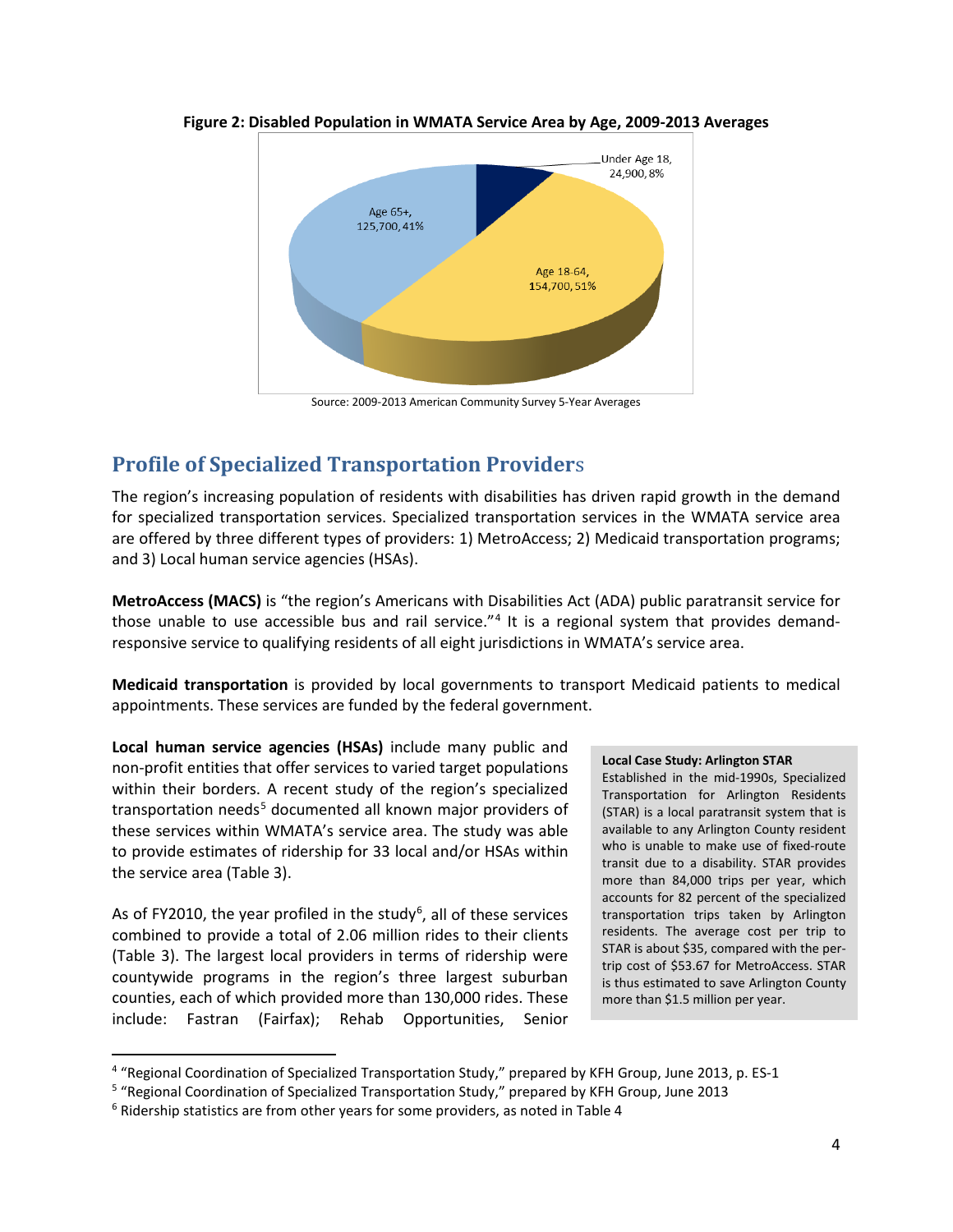Transportation Services, and Melwood (Prince George's); and Call 'n' Ride, CHI Centers, and Arc (Montgomery County). The District of Columbia has no general purpose specialized transportation providers. The largest provider in the District is the Seabury Connector (formerly known as the Washington Elderly & Handicapped Transportation Service), which provided 67,000 rides in FY2010.

#### **Local Case Study: Fastran**

Fastran is the designated provider of specialized transportation for public human service agencies in three jurisdictions: Fairfax County and the independent cities of Fairfax and Falls Church. HSAs in these jurisdictions provide funding to Fastran, which in turn provides rides to the HSAs' clients. In 2014, Fastran provided more than 382,000 trips, making it the single largest provider of specialized transportation in the region aside from MetroAccess. Fastran provides its services at an average cost per trip of \$21, meaning that it costs about \$12 million less per year than it would cost for MetroAccess to provide the same level of service.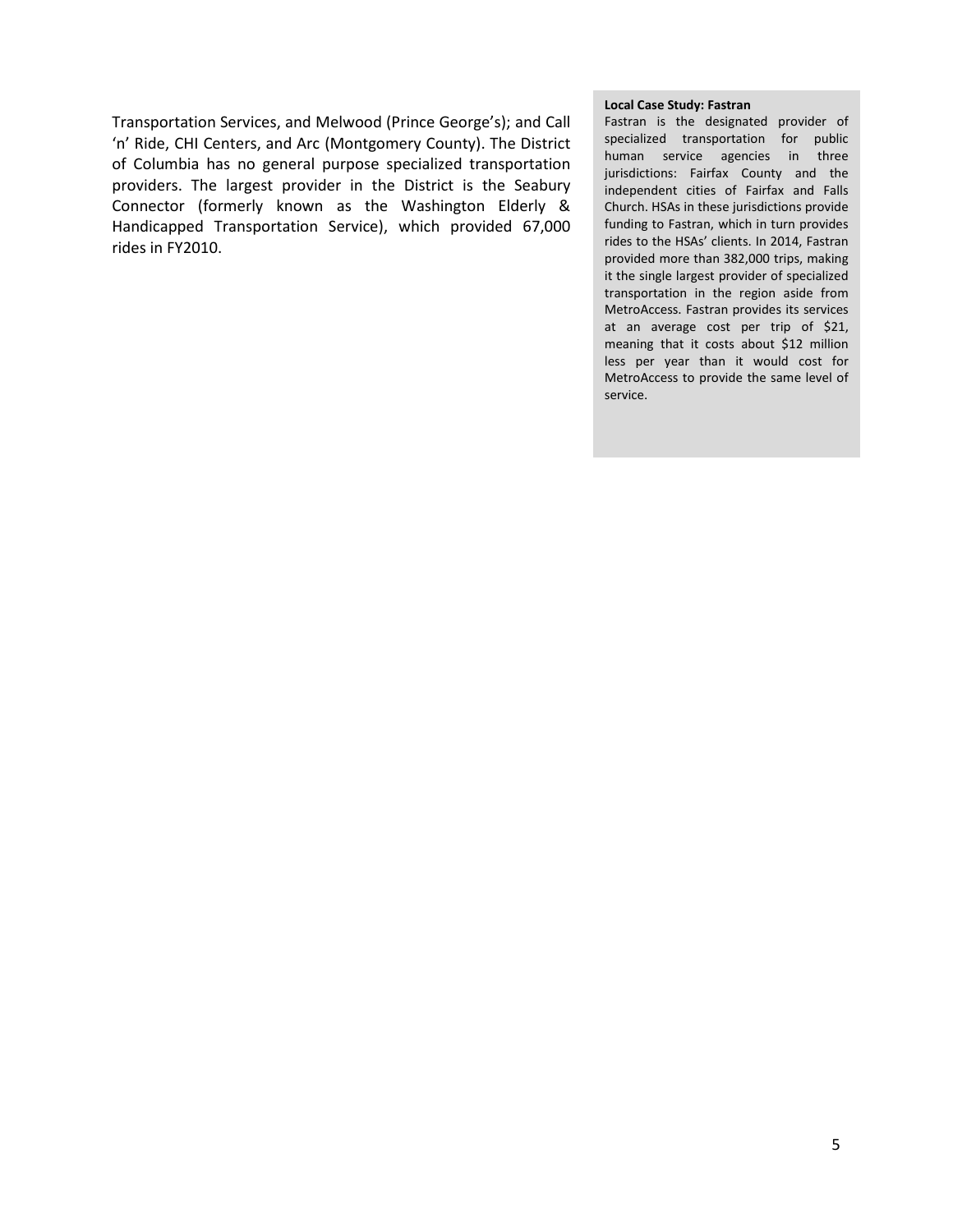| <b>Provider Name</b>                           | <b>Population(s) Served</b>                | <b>Riders</b> |
|------------------------------------------------|--------------------------------------------|---------------|
| <b>District of Columbia</b>                    |                                            |               |
| Wash. Elderly Handicapped Transp. Svc. (WEHTS) | Seniors, limited purpose                   | 67,000        |
| DC Green Door                                  | Developmentally disabled adults            | 12,000        |
| Taxi Call 'n' Ride                             | Seniors                                    | 4,400         |
| DC Office on Aging                             | Seniors                                    | 5,144         |
| Subtotal                                       |                                            | 88,544        |
| Fairfax County/Fairfax City/Falls Church City  |                                            |               |
| Fastran                                        | HSA clients, low-income, limited purpose   | 382,439       |
| Seniors on the Go                              | Low income seniors                         | 6,908         |
| <b>TaxiAccess</b>                              | General purpose                            | 1,541         |
| Subtotal                                       |                                            | 390,888       |
| <b>City of Alexandria</b>                      |                                            |               |
| <b>DOT Paratransit</b>                         | General purpose                            | 60,454        |
| <b>Arlington County</b>                        |                                            |               |
| <b>STAR Assisted Transportation Service</b>    | General purpose                            | 84,670        |
| Senior Loop                                    | Seniors in target neighborhoods            | 7,884         |
| <b>Assisted STAR</b>                           | Disabled seniors                           | 322           |
| <b>Interim STAR</b>                            | Those waiting for MACS approval            | 3,621         |
| Senior Center Adult Transportation             | Senior center participants                 | 18,520        |
| <b>Community Service Board</b>                 |                                            | 21,000        |
| Walter Reed Adult Health Care                  |                                            | 3,201         |
| Subtotal                                       |                                            | 139,218       |
| <b>Prince George's County</b>                  |                                            |               |
| Arc of Prince George's County*                 | Developmentally disabled adults            | 27,000        |
| Ardmore Enterprise                             | Developmentally disabled adults            | 18,204        |
| Helping Hands*                                 | Mental and developmental disabled adults   | 55,000        |
| Melwood                                        | Developmentally disabled adults            | 132,528       |
| <b>Rehab Opportunities</b>                     | Developmentally/physically disabled adults | 164,640       |
| <b>VESTA Foundation</b>                        | Developmentally disabled adults            | 16,500        |
| New Horizons Supported Services-NHSSI          | Developmentally disabled adults            | 54,000        |
| County Call-a-Bus                              | General purpose                            | 36,603        |
| County Call-a-Cab                              | General purpose                            | 14,213        |
| Municipal Call-a-Bus                           | General purpose                            | 45,485        |
| <b>Senior Transportation Services</b>          | Seniors                                    | 139,842       |
| Subtotal                                       |                                            | 704,015       |
| <b>Montgomery County</b>                       |                                            |               |
| Arc of Montgomery County                       | Developmentally disabled adults            | 141,500       |
| CHI Centers**                                  | Developmentally disabled adults            | 172,844       |
| Community Support Services*                    | Developmentally disabled adults & children | 60,000        |
| Call 'n' Ride                                  | Low income seniors, disabled               | 201,172       |
| Jewish Council for Aging                       | Seniors                                    | 48,325        |
| The Support Center                             | Frail or disabled adults                   | 27,500        |
| Senior Program Transportation                  | Seniors                                    | 30,000        |
| Subtotal                                       |                                            | 681,341       |
| <b>Total: Local HSAs</b>                       |                                            | 2,064,460     |

\* Ridership was reported for 2012 for these providers, not 2010

\*\* Ridership was reported for 2009 for this provider, not 2010

Source: KFH Group; GMU Center for Regional Analysis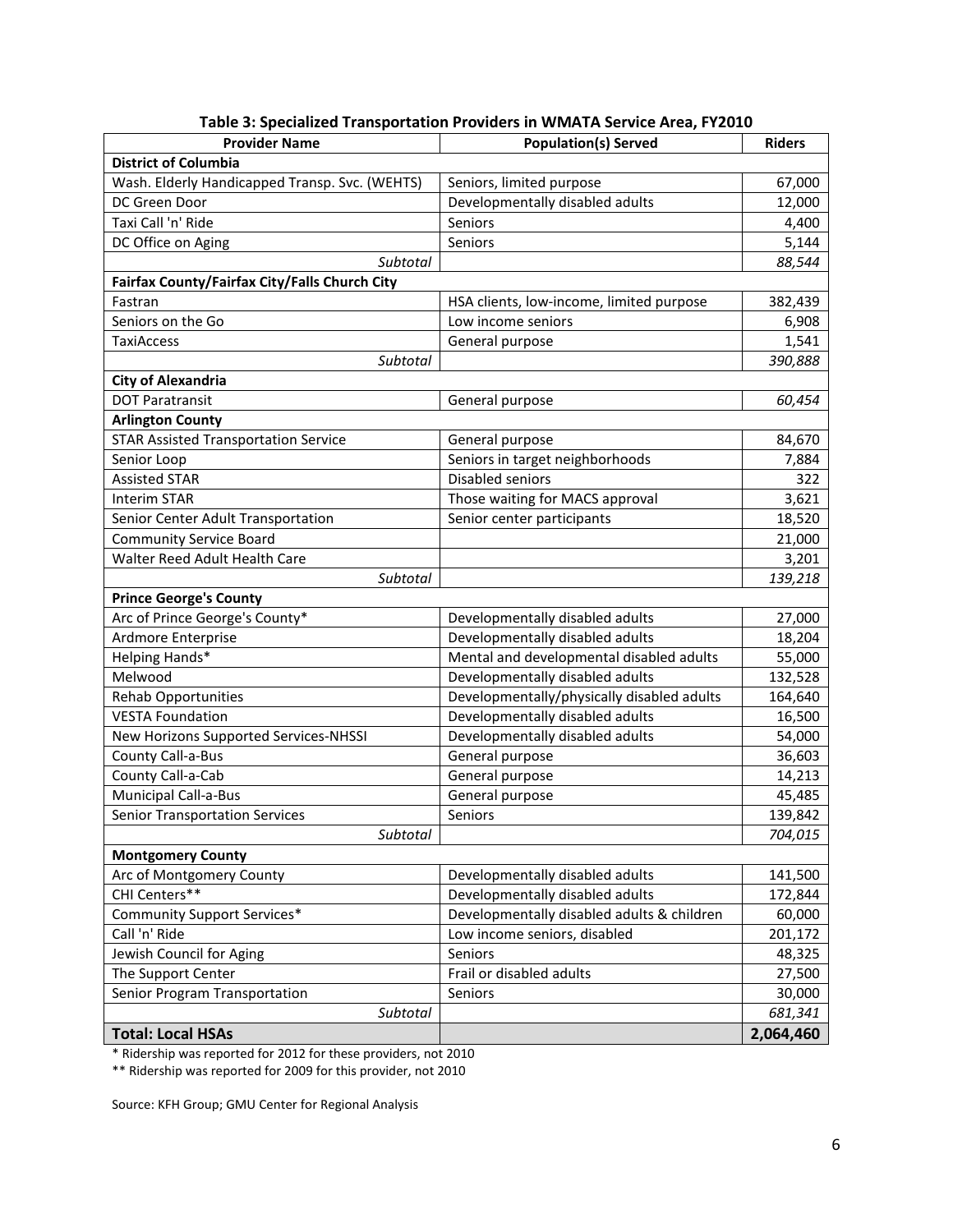### **MetroAccess Ridership and Eligibility Trends**

MetroAccess is the core of the region's specialized transportation system and the only region-wide provider of paratransit service. MetroAccess experienced rapid ridership growth between FY2003 and FY2010, increasing from 972,400 to 2.38 million (+144 percent). Beginning in FY2011 MetroAccess ridership declined for three consecutive years in response to WMATA's proactive efforts to shift demand to fixed-route transit; during this period, ridership declined by 14 percent. However, ridership has again begun to increase. Between FY2013 and FY2014, ridership increased by 4.6 percent.





Source: Washington Metropolitan Area Transit Authority; GMU Center for Regional Analysis

Ridership statistics for the first half of FY2015 suggest that MetroAccess is again experiencing rapid increases in usage. There were 1.13 million riders on MetroAccess between July and December 2014, representing an increase of 6.3 percent over ridership during same six months in the preceding year.

MetroAccess increased sharply in all WMATA jurisdictions in the years leading up to 2010, but trends have varied widely since then. From FY2003 to FY2010, MetroAccess ridership tripled in Prince George's County, more than doubled in the District of Columbia, Arlington, Alexandria, and Fairfax, and increased by 67 percent in Montgomery County. Between FY2010 and FY2013 ridership decreased significantly in every jurisdiction except for Fairfax County, with the sharpest declines in Arlington (-32 percent), Montgomery (-19 percent), the District of Columbia (-17 percent), Alexandria (-16 percent), and Prince George's (-14 percent). MetroAccess ridership actually increased by 0.4 percent in Fairfax during this period. While the overall number of MetroAccess trips increased between FY2013 and FY2014, change varied by jurisdiction. The number of trips increased during this year in Prince George's (+8 percent), the District of Columbia (+5 percent), and Fairfax (+2 percent), but decreased in Arlington (-6 percent), Alexandria (-4 percent), and Montgomery (-1 percent).

Irrespective of these fluctuations, ridership is up significantly in all jurisdictions since 2003. The most significant overall increases have occurred in Prince George's, the District of Columbia, and Fairfax, with ridership doubling for each of these jurisdictions. While growth was more modest in other areas, it still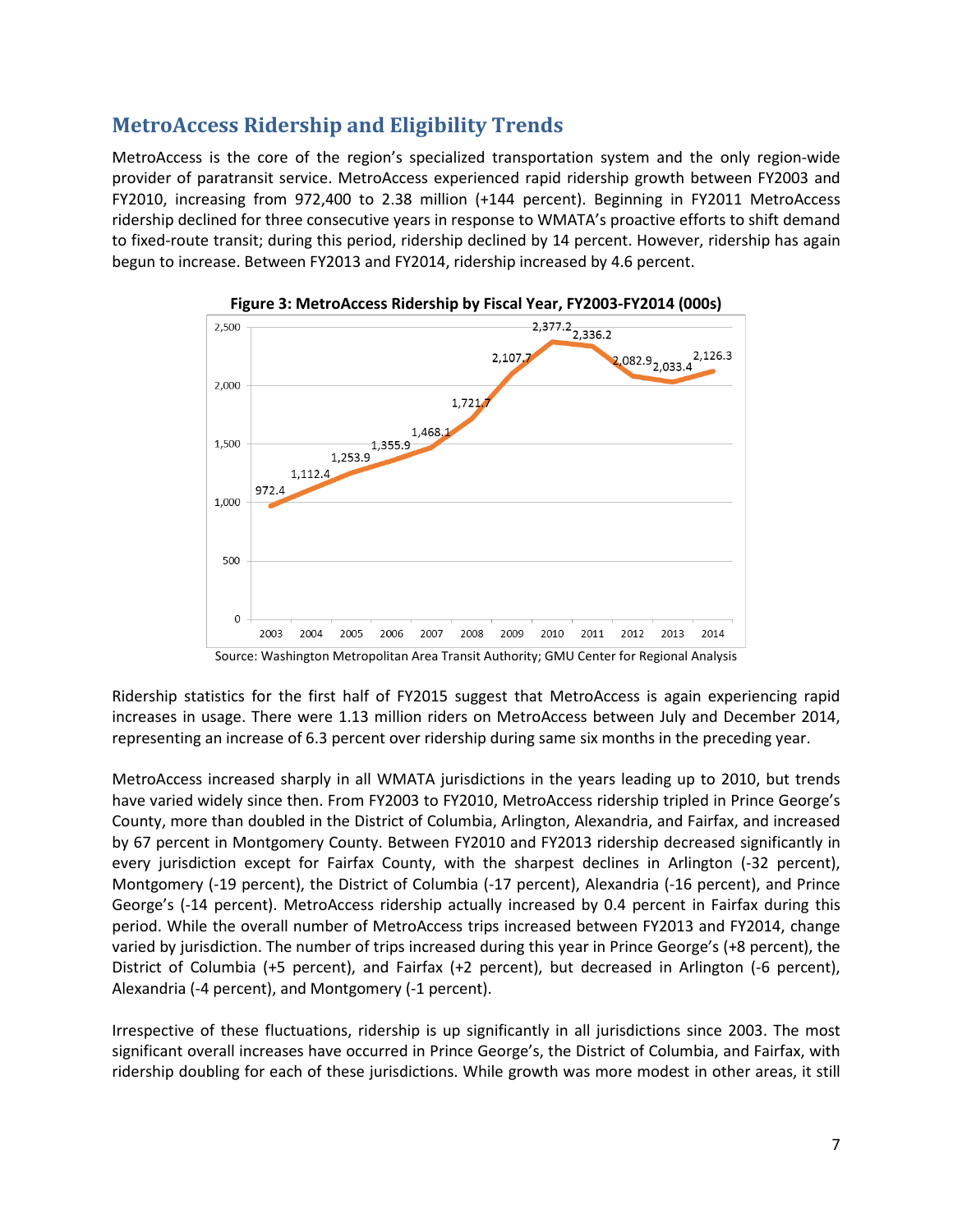increased by at least 34 percent in the region's largest jurisdictions between FY2003 and FY2014 (Figure 4).



**Figure 4: Change in Ridership by Jurisdiction (FY2003=1.00)**

Source: Washington Metropolitan Area Transit Authority; GMU Center for Regional Analysis

WMATA's recent efforts to improve the effectiveness of eligibility screening for MetroAccess riders are clearly related to these recent ridership reductions. The first full year for which WMATA implemented its new policy on conditional eligibility was FY2011. One initiative was to establish the designation of conditional eligibility status that only permits some customers to make use of MetroAccess for specific types of rides. For example, if a customer can get to work via fixed route transit, that person would not be eligible for MetroAccess for work trips but could be eligible for medical appointments that are not accessible via fixed route service. In FY2011, 33 percent of applicants for MetroAccess were found to only be conditionally eligible; by FY2014, the share of applicants that were only conditionally eligible had increased to 62 percent. The result has been a dramatic reduction in the average number of annual MetroAccess rides per eligible rider, which decreased from 83 in FY2011 to 64 in FY2014, a 30 percent decline.

The recent uptick in trips has thus occurred due to a larger pool of riders in spite of there being fewer rides per customer. In December 2010 there were 28,125 registered riders living in the WMATA service area. This number declined to 26,973 (-4.1 percent) through June 2012, but then began to increase again. By June 2014 there were 33,877 registered riders, which was 20.5 percent above the December 2010 figure. This trend suggests that MetroAccess is already feeling the effects of the so-called "gray tsunami" of aging Baby Boomers. The oldest Boomers turned 65 in 2011, and tens of thousands of more Boomers are now reaching the age of 65 each year.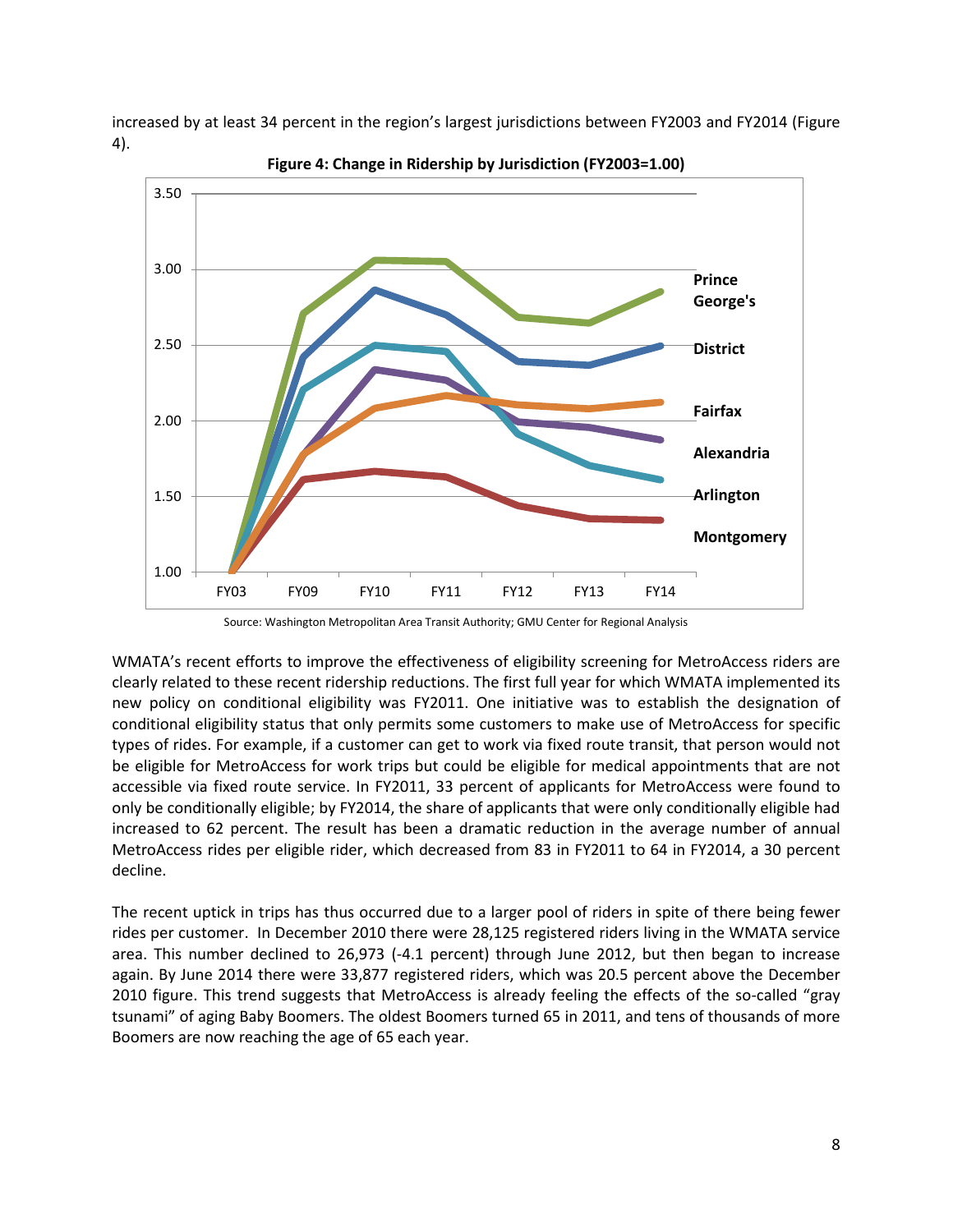

**Figure 5: Number of Eligible Resident Riders for MetroAccess**

### **MetroAccess Market Share**

 $\overline{\phantom{a}}$ 

WMATA recently undertook a review of changes in the delivery of specialized transportation services between FY2003 and FY2014. Between FY2003 and FY2010 the total number of rides provided by specialized transportation providers in the WMATA service area increased from 4.09 million to 5.95 million, a growth rate of 45.4 percent. The number of rides provided by HSAs/local jurisdictions actually decreased during this period, as local governments and social service agencies shifted resources from transportation services to other needs. Some of this slack was taken up by federally-funded Medicaid transportation programs, which saw ridership increase by 65.2 percent. However, most of the brunt of the increase between FY2003 and FY2010 was borne by MetroAccess. During this seven year period, ridership on MetroAccess increased by 144.4 percent (see Table 4).

In response to the rapid growth in MetroAccess ridership WMATA enacted a series of policy changes beginning in FY2011 aimed at limiting demand for the service. Establishing conditional eligibility standards, which are discussed above, was one of these changes. Three other major policy changes were enacted as well: (1) limit new MetroAccess eligibility to those living within 0.75 miles of fixed routes, which is the standard set forth in the Americans With Disabilities Act (ADA); (2) index the paratransit fare to twice the fastest equivalent fixed-route fare (with a current maximum of \$6.50), which also mirrors the baseline fare structure as defined in the ADA; and (3) enact a travel training program to help riders who have the ability to learn how to use fixed-route service.  $^7$  $^7$  As documented above these policy changes have been successful at reducing ridership on MetroAccess since FY2010.

Source: Washington Metropolitan Area Transit Authority; GMU Center for Regional Analysis

<span id="page-11-0"></span><sup>7</sup> Board Memorandum from AGM of Access Services Christian T. Kent entitled, "MetroAccess Fare Policy", dated March 23, 2012.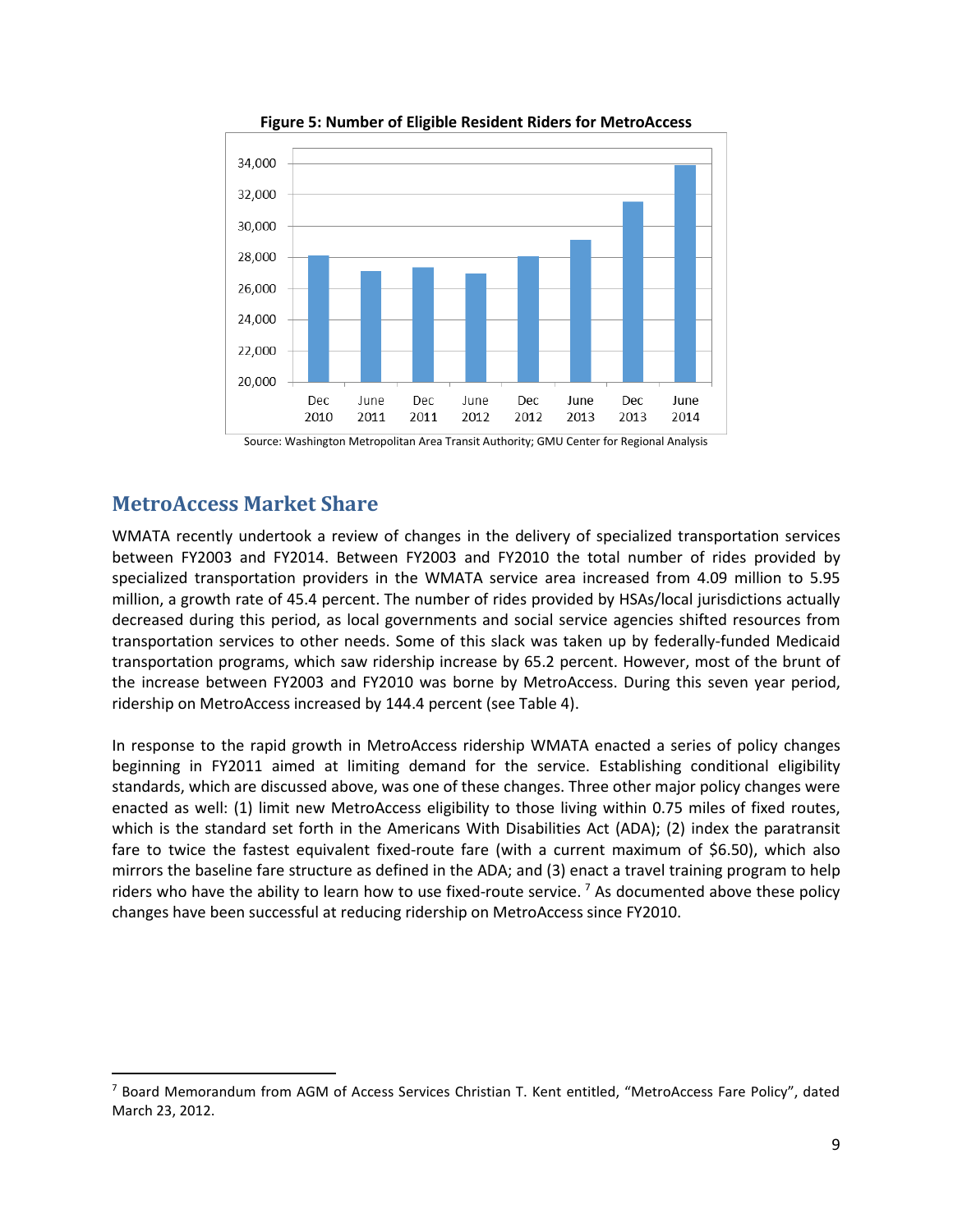| Provider            | <b>FY2003</b> |              | <b>FY2010</b> |              |  |  |
|---------------------|---------------|--------------|---------------|--------------|--|--|
|                     | Ridership     | <b>Share</b> | Ridership     | <b>Share</b> |  |  |
| HSAs/Jurisdictions* | 2,137,500     | 52%          | 1,952,300     | 33%          |  |  |
| Medicaid            | 982,000       | 24%          | 1,621,900     | 27%          |  |  |
| <b>MetroAccess</b>  | 972,500       | 24%          | 2,377,200     | 40%          |  |  |
| <b>Total Trips</b>  | 4,092,000     | 100%         | 5,951,400     | 100%         |  |  |

**Table 4: Changes in Specialized Transportation Ridership and Market Share FY2003-FY2010**

\* The number of rides provided by HSAs in FY2010 differs slightly from the amount shown in Table 3 (2,064,460), as that amount included some figures from other years.

Source: Washington Metropolitan Area Transit Authority

The distribution of ridership among the three types of specialized transportation service has experienced significant changes in recent years. In FY2003 local HSAs provided 52 percent of all specialized transportation rides, and Medicaid and MetroAccess each accounted for 24 percent of rides. By FY2010 MetroAccess provided 40 percent of all rides, making it the most common provider of specialized transportation in the region, while the local HSA share declined to 33 percent and Medicaid increased slightly to 27 percent (see Table 4).

Between FY2010 and FY2014, MetroAccess' share of ridership declined by 11 percent while Medicaid ridership increased by 27 percent. Exact figures have not been collected since FY2010 for other providers, though, so exact market share estimates are not available for FY2014. WMATA estimates that specialized transportation ridership was split roughly evenly among the three provider types as of FY2014.

In addition to the reductions in ridership, WMATA has also taken actions that have reduced the cost of providing paratransit service. The primary action was for WMATA to shift from leasing paratransit vehicles from its contractor to owning and maintaining its own fleet, which has resulted in cost savings. WMATA also took on the responsibility of providing liability insurance and fuel for paratransit vehicles; these have both resulted in substantial savings.<sup>[8](#page-12-0)</sup>

Two recent national research papers<sup>[9](#page-12-1)</sup> identified the best practices in managing demand and controlling costs of paratransit. The best practices include: tightening eligibility requirements, establishing an efficient central reservation system; shifting demand to fixed route services; providing travel training for customers; coordinating with local transportation providers; standardizing the fleet of paratransit vehicles; and maximizing the productivity and efficiency of labor. It is clear that WMATA has already addressed or is addressing each of these items. WMATA is also not likely to be affected by the recent revision by USDOT to its final rule that defines "reasonable accommodations" for individuals with disabilities, as WMATA is already making these accommodations for its customers. [10](#page-12-2)

MetroAccess operating costs are reasonable although costs are higher than local paratransit providers due to the many ADA requirements made on MetroAccess. These include:

 $\overline{\phantom{a}}$ 

<span id="page-12-0"></span><sup>8</sup> Board Memorandum from Christian T. Kent entitled, "MetroAccess Business Model", dated March 23, 2012.

<span id="page-12-1"></span><sup>9</sup> Center for Urban Transportation Research, University of South Florida, "Creative Ways to Manage Paratransit Costs," July 2008; and United States Government Accountability Office, "ADA Paratransit Services: Demand Has Increased, but Little is Known about Compliance," November 2012.

<span id="page-12-2"></span><sup>10</sup> Board Memorandum from Christian T. Kent entitled, "US DOT Final Rule – Reasonable Accommodations," dated April 17, 2015.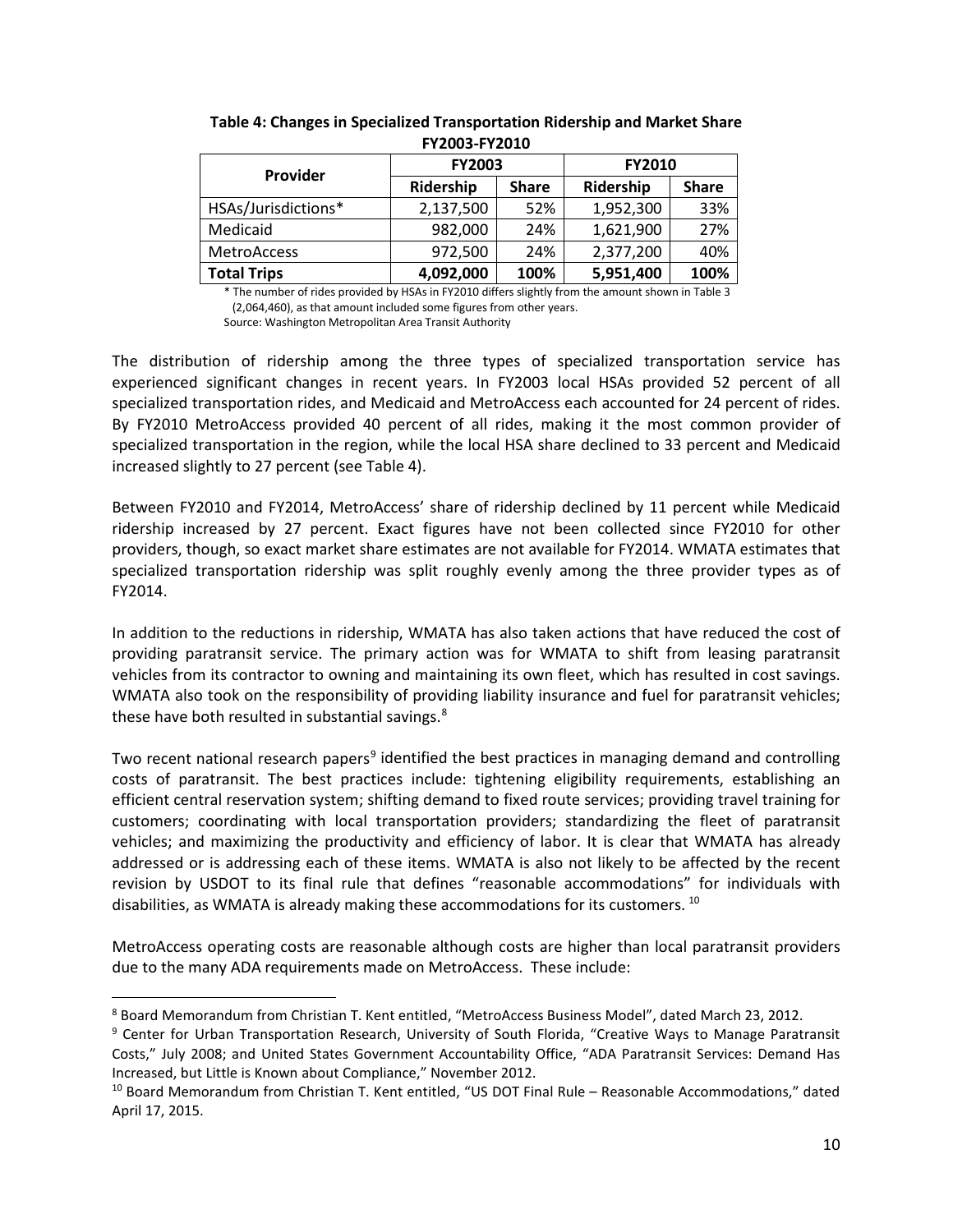- MetroAccess serves the entire region, so trips typically cover longer distances and the distances are greater between both pickup/drop-off sites and maintenance facilities.
- MetroAccess is mandated by federal law to provide service to all customers at all times when fixed route transit service is available; local providers typically have limited hours and can deny service based on capacity issues.
- WMATA is responsible for determining eligibility and ADA compliance for all specialized transportation customers within its service area, so all costs for determining eligibility are borne by WMATA, not by local providers.
- Due to operational scope and complexity, WMATA costs include substantial ongoing investments and operating costs for information technologies and overhead expenses for facilities/capabilities, such as the Operations Control Center, that local providers can avoid. The scope of operations of WMATA also requires administrative expenses for a highly complex, multimodal transit system that are not required to run smaller, operationally simpler local services.
- Federal regulations impose substantial performance and quality standards, as well as regulatory compliance costs that far exceed those required of local providers.

While recent trends have taken some of the pressure off of MetroAccess the distribution of market share is poised to move towards MetroAccess in the next few years. The ridership increases in FY2014 and first half of FY2015 suggest that underlying demographic trends that are increasing demand for specialized transportation in the region are starting to overcome the effects of WMATA's demand management strategies. Moreover, many local governments in the Washington area are experiencing revenue shortfalls due to flat real estate assessments, which typically lead to funding reductions for social service providers.

WMATA is required by federal law to provide paratransit within its service area and is therefore not able to reduce MetroAccess service through its budgetary process as it could with fixed route transit; this effectively makes MetroAccess an unfunded mandate. Given the lack of alternatives, any additional cuts by other providers will undoubtedly move demand to MetroAccess. Barring additional policy interventions, MetroAccess will account for a growing share of the total regional demand for specialized transportation well into the future.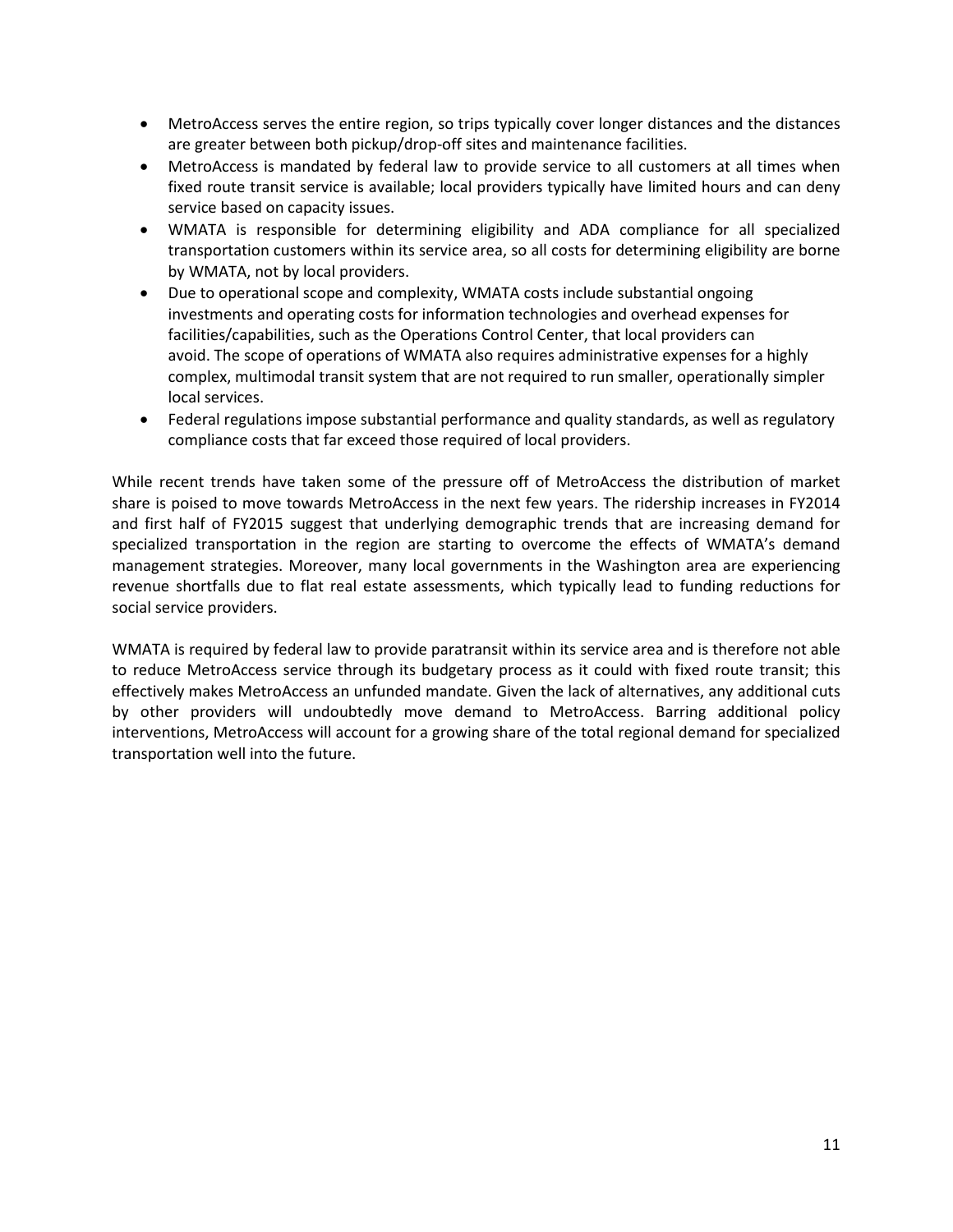# **Section 2: Alternative Scenarios for Future Demand**

### **Total Demand Forecast**

Three alternative scenarios are examined for specialized transportation demand in the WMATA service area for the 11-year period covering FY2014 through FY2025. Each scenario assumes the same level of total demand for specialized transportation within the region. The scenarios simply allocate demand differently based on assumptions related to potential policy initiatives that may be taken by WMATA. For each scenario, demand is allocated into three separate categories:

- 1. MetroAccess;
- 2. Other specialized providers, including Medicaid transportation, local governments, and human service agencies (HSAs); and
- 3. Fixed-route transit service, to be achieved by travel training and related proactive steps toward shifting demand.

For all three scenarios total demand is estimated by forecasting the future population of adults (age 18- 64) and seniors (65+) with disabilities and applying current trip levels for each age group to future populations. These forecasts assume that the present relationships between age, disability, and demand for specialized transportation services will continue. These are profiled in Table 5.

|                  | $18+$             | Pop. With a<br><b>Disability</b> |              |                    |                    | <b>Total Specialized Trips, FY2014</b> |  |  |
|------------------|-------------------|----------------------------------|--------------|--------------------|--------------------|----------------------------------------|--|--|
| <b>Age Group</b> | <b>Population</b> | Count                            | <b>Share</b> | Share of<br>Trips* | <b>Total Trips</b> | Per Person with<br>a Disability        |  |  |
| Adults (18-64)   | 2,627,524         | 154,700                          | 5.9%         | 67.1%              | 4,105,100          | 26.4                                   |  |  |
| Seniors (65+)    | 421,854           | 125,700                          | 29.8%        | 32.9%              | 2,011,200          | 16.0                                   |  |  |
| <b>Total</b>     | 3,049,378         | 280,400                          | 9.2%         | 100.0%             | 6,116,300          | 21.8                                   |  |  |

**Table 5: Current Profile of Specialized Transportation Demand in WMATA Service Area**

\*Share of trips by age group is based on MetroAccess rider survey for Calendar Year 2013.

Source: American Community Survey, 2009-2013 5-Year Estimates; WMATA Access Services; GMU Center for Regional Analysis

At present, there are an estimated 280,400 adults age 18 or older living in the WMATA service area who report having some type of disability. For FY2014 all specialized transportation providers in the service area were estimated to have provided a total of 6,116,300 rides, or 21.8 rides for each disabled resident. In practice, only a small share of residents with disabilities makes use of specialized transportation: Metro Access counted 32,179 enrolled customers in 2013, representing just 11 percent of the total population with disabilities. Still, the relationship between total ridership and age of population offers the best way of assessing future demand for specialized transportation services.

This analysis makes two key assumptions that affect future demand for specialized transportation services: (1) the incidence of disabilities within each age cohort remains the same; and (2) the number of rides per disabled adult and senior will remain constant. The variable that drives demand growth is therefore the actual change in the number of people in each age group, which is presented in Table 6.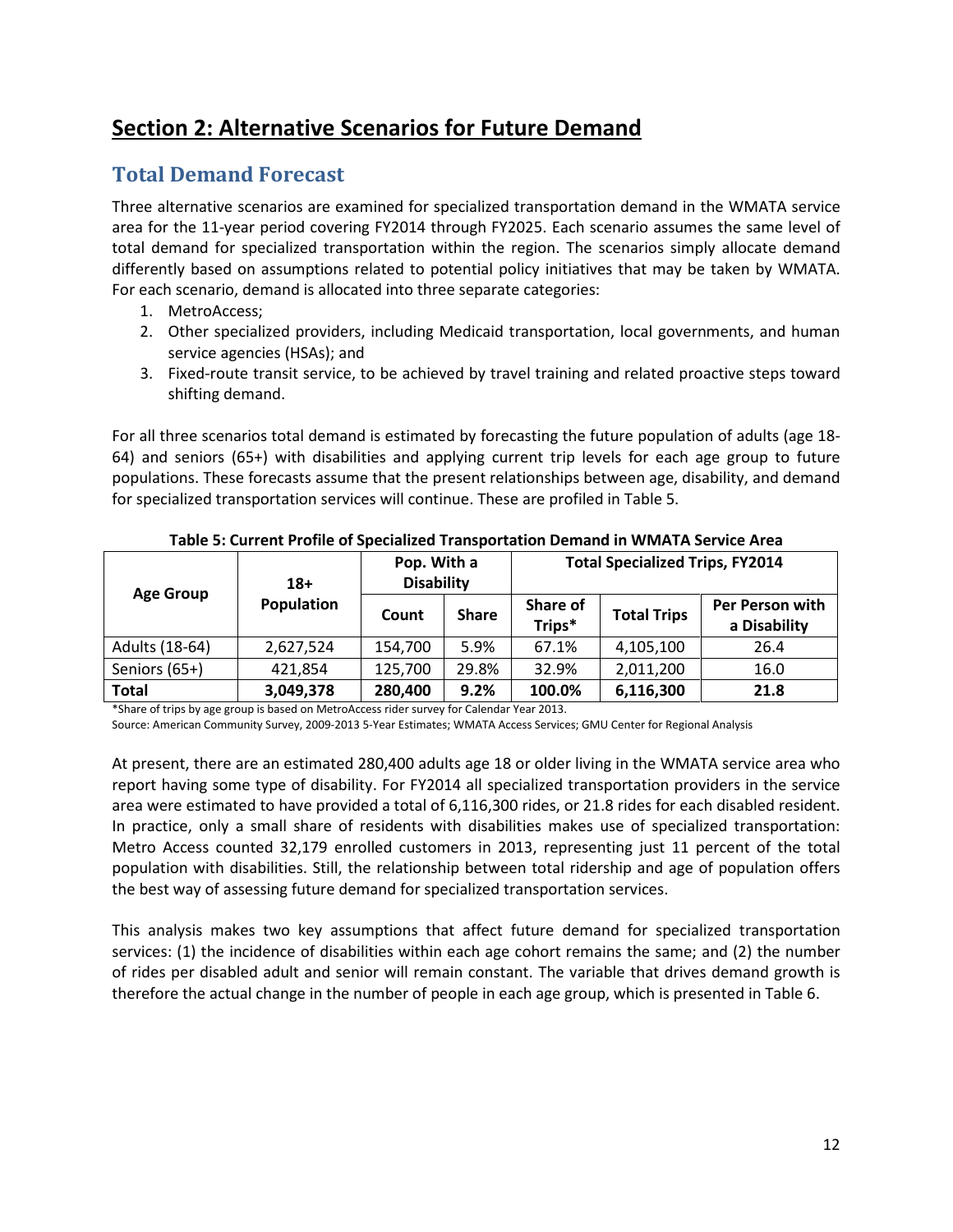|                  |                              | Pop. With a Disability | Compound        |                         |                            |
|------------------|------------------------------|------------------------|-----------------|-------------------------|----------------------------|
| <b>Age Group</b> | 2025 Population<br>Forecast* | Share of<br>Population | <b>Baseline</b> | 2025<br><b>Forecast</b> | Annual<br>Growth<br>Rate** |
| Adults (18-64)   | 2,802,300                    | 5.9%                   | 154,700         | 164,900                 | 0.6%                       |
| Seniors (65+)    | 692,600                      | 29.8%                  | 125,700         | 206,400                 | 4.6%                       |
| <b>Total</b>     | 3,494,900                    |                        | 280,400         | 371,300                 | 2.6%                       |

**Table 6: Forecasted Change in Adult and Senior Population Change with a Disability to 2025**

\* Forecasts by applying cohort component ratios, controlled to MWCOG forecasts, stabilized using historic patterns relative to the nation's \*\* Compound annual growth rates are based on an 11-year period of analysis (2014-2025)

Source: MWCOG; U.S. Census; GMU Center for Regional Analysis

The number of residents with disabilities in the region is expected to increase by about 91,000 by 2025, with 89 percent of this change occurring among residents age 65 or older. While the compound annual growth rate (CAGR) of the adult population with disabilities is expected to be 2.6 percent, the growth rate among seniors is expected to be 4.6 percent.

The growth rate of future demand for specialized transportation services is likely to be far higher than the overall growth rate in the population with disabilities. Seniors who become disabled are likely to have a higher demand for paratransit service than younger adults, as it is far more difficult for this population to make use of fixed-route transit given the nature of their disabilities and the fact that most newly disabled seniors will not be living in proximity to fixed-route transit. It is also likely that seniors who are already using specialized transportation will need to make more frequent use of it as they growth older. Finally, national research suggests that both longevity and the rate of disabilities among seniors are likely to increase over the next decade<sup>11</sup>.

Based these factors, the assumed annual growth rate in demand for specialized transportation services is **3.6 percent**, which is halfway between the forecasted growth rates of the overall adult population with disabilities and the senior population with disabilities.

As with total demand, future ridership increases at the local level are assumed to be a factor of the anticipated growth rates in the populations of disabled adults in each of the eight WMATA jurisdictions. These growth rates were determined by applying the current shares of persons with disabilities by age group from the American Community Survey to jurisdiction-level population forecasts by age group that were adapted from MWCOG's forecasts.

The forecasted growth rate of the population of persons with disabilities of all ages in the WMATA region between 2014 and 2025 is 2.5 percent. This is nearly equal to the forecasted growth rate for adults with disabilities of 2.6 percent. Since MWCOG's forecasts by age and jurisdiction do not match up with the age categories used at the regional level<sup>12</sup>, the overall growth rate is used for the jurisdictionlevel forecasts. Table 7 shows the forecasted annual growth rates in the population with disabilities for each jurisdiction.

<span id="page-15-0"></span><sup>&</sup>lt;sup>11</sup> These national trends were cited by AECOM in their forecasts of future paratransit demand for WMATA. l

<span id="page-15-1"></span> $12$  MWCOG forecasts use the following age groups: 0-14, 15-24, 25-34, 35-44, 45-54, 55-64, and 65 and older. It is therefore not possible to accurately isolate the population under 18 from the population aged 18-64.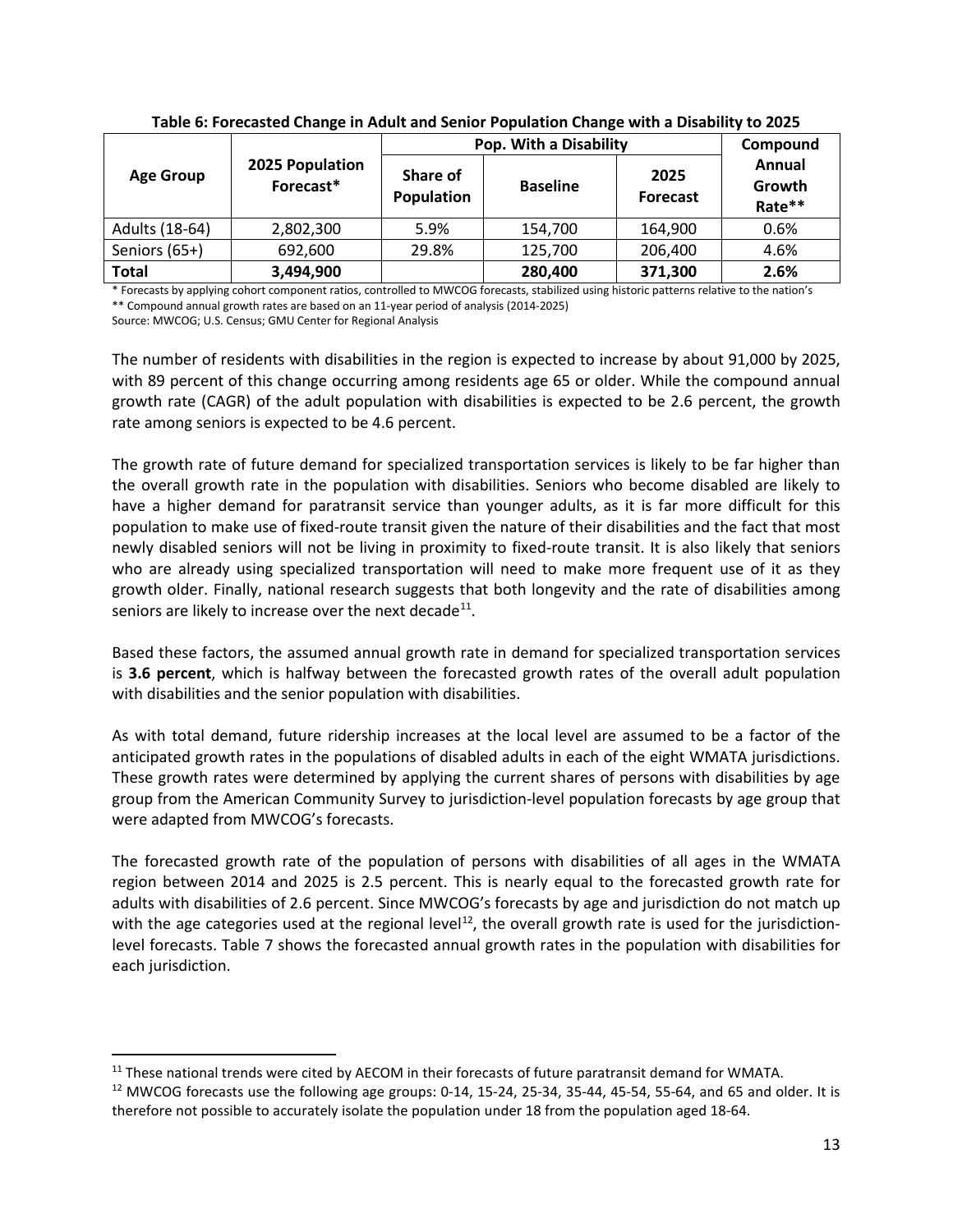| <b>Jurisdiction</b>           | <b>Total Population</b><br>with Disabilities | Under 65 | Seniors (65+) |
|-------------------------------|----------------------------------------------|----------|---------------|
| District of Columbia          | 2.94%                                        | 1.66%    | 5.01%         |
| <b>Montgomery County</b>      | 2.61%                                        | 0.58%    | 4.40%         |
| <b>Prince George's County</b> | 1.84%                                        | 0.14%    | 4.24%         |
| Alexandria City               | 2.96%                                        | 1.11%    | 5.36%         |
| <b>Arlington County</b>       | 3.25%                                        | 1.09%    | 5.22%         |
| Falls Church City             | 4.05%                                        | 1.27%    | 5.79%         |
| <b>Fairfax City</b>           | 2.79%                                        | 0.87%    | 4.68%         |
| <b>Fairfax County</b>         | 2.37%                                        | 0.53%    | 4.36%         |
| <b>WMATA Total</b>            | 2.50%                                        | 0.78%    | 4.54%         |

**Table 7: Forecasted Annual Growth Rates Population with a Disability to 2025 By WMATA Jurisdiction**

Source: MWCOG; U.S. Census; GMU Center for Regional Analysis

The most rapid increases in the population with disabilities is expected to occur in the close-in areas of Northern Virginia. The City of Falls Church (4.05 percent annual growth rate), Arlington County (3.25 percent), and the City of Alexandria (2.96 percent) have the fastest growth rates. The District of Columbia (2.94 percent) will also have a rapid rate of growth in its disabled population. The slowest growth rates will be in Prince George's County (1.84 percent) and Fairfax County (2.37 percent).

For each of the three scenarios evaluated below these growth rates are adjusted to account for the difference between the forecasted population with disabilities and the assumed growth rate in MetroAccess ridership in order to determine future MetroAccess ridership for each jurisdiction. Adjustments are as follows:

- Baseline Scenario: MACS ridership increase of 3.60%, adjustment factor of 1.44
- Scenario 1: MACS ridership increase of 1.70%, adjustment factor of 0.68
- Scenario 2: MACS ridership increase of 5.27%, adjustment factor of 2.11

### **Baseline Scenario**

The Baseline Scenario makes three key assumptions:

- 1) the balance between MetroAccess and other providers remains steady, with 34.8 percent of specialized trips occurring on MetroAccess through 2025;
- 2) WMATA maintains its current level of effort for demand mitigation; and
- 3) Local jurisdictions maintain their current level of funding support for specialized transportation.

The outcome of these assumptions is that ridership on MetroAccess and other providers would grow at an annual rate of **3.6 percent** annually. At this growth rate MetroAccess ridership in FY2025 would be **3.14 million** (Table 8).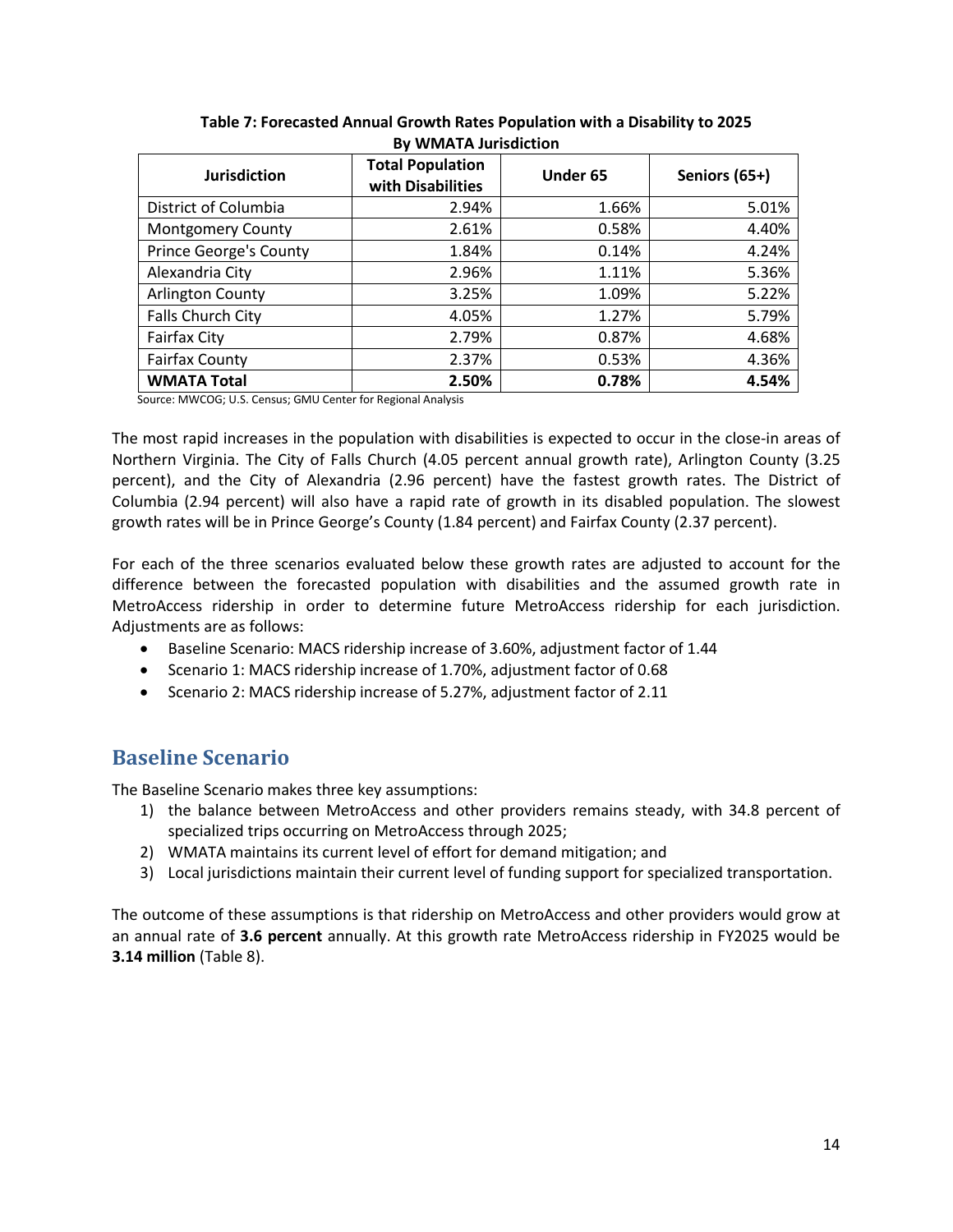| <b>Provider</b>            | 2014 Baseline | 2025 Forecast | Change    | Annual<br><b>Growth Rate</b> |  |  |
|----------------------------|---------------|---------------|-----------|------------------------------|--|--|
| <b>Metro Access Share:</b> | 34.8%         | 34.8%         |           |                              |  |  |
| <b>MetroAccess</b>         | 2,126,318     | 3,137,442     | 1,011,124 | 3.6%                         |  |  |
| Other Providers*           | 3,990,000     | 5,887,358     | 1,897,358 | 3.6%                         |  |  |
| <b>Total</b>               | 6,116,318     | 9,024,800     | 2,908,482 | 3.6%                         |  |  |

### **Table 8: Forecasted Annual Ridership, FY2014 and FY2025 Baseline Scenario**

\*Includes Local HSAs and Medicaid transportation; 2014 estimates are from WMATA Access Services staff Source: WMATA Access Services; GMU Center for Regional Analysis

Table 9 shows the expected ridership increases on MetroAccess by jurisdiction under this scenario. In the Baseline Scenario the District of Columbia would experience the largest increase in ridership, with more than 335,000 rides added to 2025. Prince George's County would remain the largest source of ridership, with nearly 1.18 million rides generated from this jurisdiction alone by 2025.

**Baseline Scenario Jurisdiction 2014 Riders CAGR 2025 Riders Ridership Increase** District of Columbia 552,153 4.41% 887,610 335,457 Montgomery County 401,601 3.93% 613,877 212,276 Prince George's County | 866,548 | 2.82% | 1,176,906 | 310,358 Alexandria City | 20,117 | 4.44% | 32,436 | 12,319 Arlington County 18,859 18,859 4.85% 31,747 12,888 Falls Church City 2,089 6.01% 3,968 1,879 Fairfax City 5,066 4.18% 7,951 2,885 Fairfax County 121,904 1257,449 3.59% 379,353 379,353 **Jurisdictional Total 2,123,882 3.60% 3,133,848 1,009,966**

*Visitors/Missing 2,436 3.60% 3,594 1,158 Grand Total 2,126,318 3,137,442 1,011,124*

**Table 9: Forecasted MetroAccess Ridership by Jurisdiction, FY2014 and FY2025**

Source: WMATA Access Services; GMU Center for Regional Analysis

### **Alternative Scenario 1: Shift to Other Providers**

Alternative Scenario 1 makes three key assumptions:

- 1) the market share for specialized transportation gradually shifts away from MetroAccess and to other providers—the shift is assumed to occur at a rate of 0.5 percentage points per year, with the MetroAccess share declining to 29.3 percent by FY2025;
- 2) WMATA increases its commitment to demand mitigation strategies, resulting in a 3.0 percent reduction in overall specialized transportation ridership each year from FY2015 forward; and
- 3) Local jurisdictions increase their level of funding support for specialized transportation.

The outcome of these assumptions is that specialized transportation ridership in the WMATA service area would grow by 3.3 percent each year from FY2015 through FY2025 (Table 3). In this scenario, MetroAccess ridership would increase by 1.7 percent annually, compared with 4.1 percent for other providers. At this growth rate MetroAccess ridership in FY2025 would be **2.56 million** (Table 10).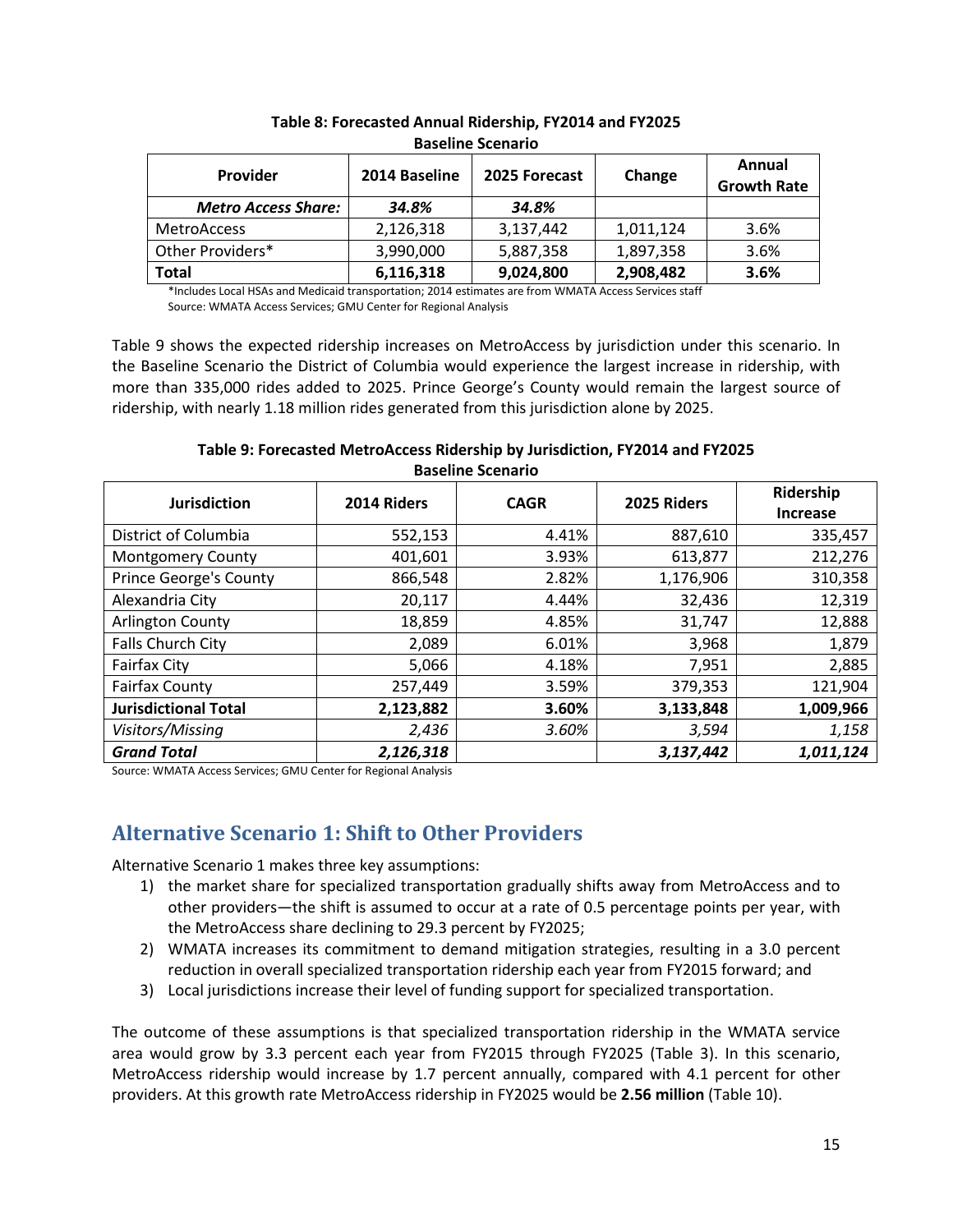| Provider                   | 2014 Baseline | 2025 Forecast | Change    | Annual<br><b>Growth Rate</b> |
|----------------------------|---------------|---------------|-----------|------------------------------|
| <b>Metro Access Share:</b> | 34.8%         | 29.3%         |           |                              |
| <b>MetroAccess</b>         | 2,126,318     | 2,561,859     | 435,541   | 1.7%                         |
| Other Providers*           | 3,990,000     | 6,192,241     | 2,202,241 | 4.1%                         |
| <b>Base Total</b>          | 6,116,318     | 9,024,800     | 2,908,482 | 3.6%                         |
| Demand Mgmt. Adjustment    |               | $-3.0%$       |           |                              |
| <b>Adjusted Total</b>      |               | 8,754,100     | 2,637,782 | 3.3%                         |

**Table 10: Forecasted Annual Ridership, FY2014 and FY2025 Alternative Scenario 1: Shift to Other Providers**

\*Includes Local HSAs and Medicaid transportation; 2014 estimates are from WMATA Access Services staff Source: WMATA Access Services; GMU Center for Regional Analysis

As with the Baseline Scenario, the District would have the largest ridership increase, but Prince George's would retain its status as the leading source of ridership, at just over 1.00 million.

| Table 11: Forecasted MetroAccess Ridership by Jurisdiction, FY2014 and FY2025 |  |
|-------------------------------------------------------------------------------|--|
| <b>Alternative Scenario 1: Shift to Other Providers</b>                       |  |

| <b>Jurisdiction</b>           | 2014 Riders | <b>CAGR</b> | 2025 Riders | Ridership<br><b>Increase</b> |  |
|-------------------------------|-------------|-------------|-------------|------------------------------|--|
| District of Columbia          | 552,153     | 2.10%       | 693,836     | 141,683                      |  |
| <b>Montgomery County</b>      | 401,601     | 1.87%       | 492,488     | 90,887                       |  |
| <b>Prince George's County</b> | 866,548     | 1.35%       | 1,003,747   | 137,199                      |  |
| Alexandria City               | 20,117      | 2.11%       | 25,316      | 5,199                        |  |
| Arlington County              | 18,859      | 2.31%       | 24,235      | 5,376                        |  |
| Falls Church City             | 2,089       | 2.85%       | 2,847       | 758                          |  |
| <b>Fairfax City</b>           | 5,066       | 1.99%       | 6,292       | 1,226                        |  |
| <b>Fairfax County</b>         | 257,449     | 1.71%       | 310,162     | 52,713                       |  |
| <b>Jurisdictional Total</b>   | 2,123,882   | 1.71%       | 2,558,924   | 435,042                      |  |
| Visitors/Missing              | 2,436       | 1.71%       | 2,935       | 499                          |  |
| <b>Grand Total</b>            | 2,126,318   |             | 2,561,859   | 435,541                      |  |

Source: WMATA Access Services; GMU Center for Regional Analysis

### **Alternative Scenario 2: Shift to MetroAccess**

Alternative Scenario 2 makes three key assumptions:

- 1) the market share for specialized transportation gradually shifts towards MetroAccess and away from other providers—the shift is assumed to occur at a rate of 0.5 percentage points per year, with the MetroAccess share reaching 40.3 percent by FY2025;
- 2) WMATA ceases its demand mitigation strategies, resulting in a 3.0 percent increase in overall specialized transportation ridership each year from FY2015 forward; and
- 3) Local jurisdictions decrease their level of funding support for specialized transportation.

The outcome of these assumptions is that specialized transportation ridership in the WMATA service area would grow by 3.9 percent each year from FY2015 through FY2025 (Table 3). In this scenario,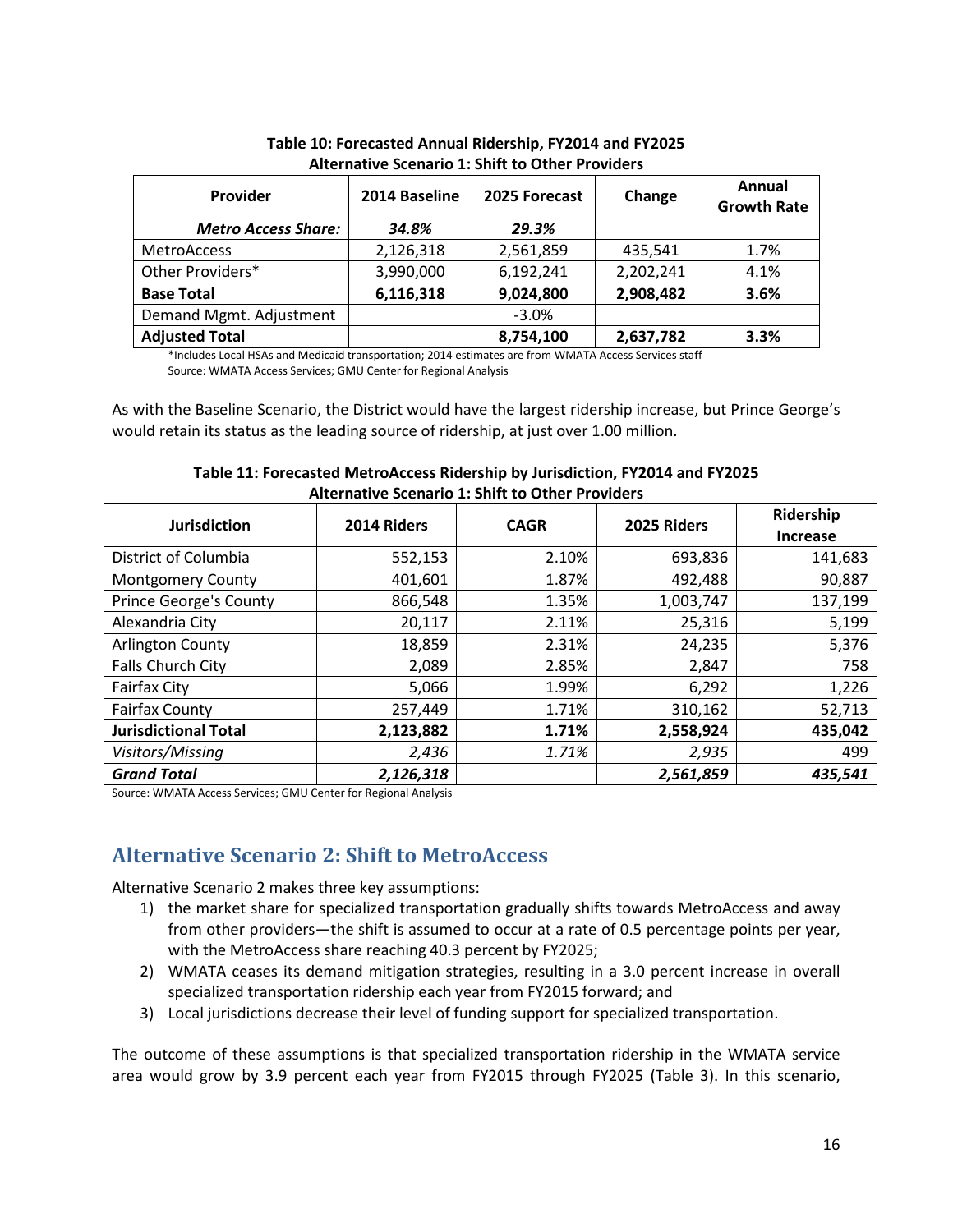MetroAccess ridership would increase by 5.3 percent annually, compared with 3.1 percent for other providers. At this growth rate MetroAccess ridership in FY2025 would be **3.74 million** (Table 12).

| Provider                   | 2014 Baseline | 2025 Forecast | Change    | Annual<br><b>Growth Rate</b> |
|----------------------------|---------------|---------------|-----------|------------------------------|
| <b>Metro Access Share:</b> | 34.8%         | 40.3%         |           |                              |
| <b>MetroAccess</b>         | 2,126,318     | 3,742,803     | 1,616,485 | 5.3%                         |
| Other Providers*           | 3,990,000     | 5,552,697     | 1,562,697 | 3.1%                         |
| <b>Base Total</b>          | 6,116,318     | 9,024,800     | 2,908,482 | 3.6%                         |
| Demand Mgmt. Adjustment    |               | 3.0%          |           |                              |
| <b>Adjusted Total</b>      |               | 9,295,500     | 3,179,182 | 3.9%                         |

**Table 12: Forecasted Annual Ridership, FY2014-FY2025 Alternative Scenario 2: Shift to MetroAccess**

\*Includes Local HSAs and Medicaid transportation; 2014 estimates are from WMATA Access Services staff Source: WMATA Access Services; GMU Center for Regional Analysis

Consistent with the other scenarios, the District would have the largest ridership increase. Ridership in two jurisdictions (Prince George's and the District) would surpass 1.0 million in this scenario.

| <b>Jurisdiction</b>           | 2014 Riders | <b>CAGR</b> | 2025 Riders | Ridership<br><b>Increase</b> |  |
|-------------------------------|-------------|-------------|-------------|------------------------------|--|
| District of Columbia          | 552,153     | 6.45%       | 1,097,935   | 545,782                      |  |
| <b>Montgomery County</b>      | 401,601     | 5.75%       | 742,711     | 341,110                      |  |
| <b>Prince George's County</b> | 866,548     | 4.12%       | 1,351,033   | 484,485                      |  |
| Alexandria City               | 20,117      | 6.49%       | 40,175      | 20,058                       |  |
| <b>Arlington County</b>       | 18,859      | 7.09%       | 40,069      | 21,210                       |  |
| Falls Church City             | 2,089       | 8.79%       | 5,276       | 3,187                        |  |
| <b>Fairfax City</b>           | 5,066       | 6.11%       | 9,732       | 4,666                        |  |
| <b>Fairfax County</b>         | 257,449     | 5.24%       | 451,584     | 194,135                      |  |
| <b>Jurisdictional Total</b>   | 2,123,882   | 5.27%       | 3,738,515   | 1,614,633                    |  |
| Visitors/Missing              | 2,436       | 5.27%       | 4,288       | 1,852                        |  |
| <b>Grand Total</b>            | 2,126,318   |             | 3,742,803   | 1,616,485                    |  |

**Table 13: Forecasted MetroAccess Ridership by Jurisdiction, FY2014 and FY2025 Alternative Scenario 2: Shift to MetroAccess**

Source: WMATA Access Services; GMU Center for Regional Analysis

## **Ridership and Cost Changes**

Table 14 displays the three alternative scenarios for specialized transportation ridership, along with basic estimates of annual operating costs. Cost estimates are based on the current cost structure, in which the operating cost for one ride on MetroAccess averages \$53.67 and the cost for one ride with local providers averages about \$25.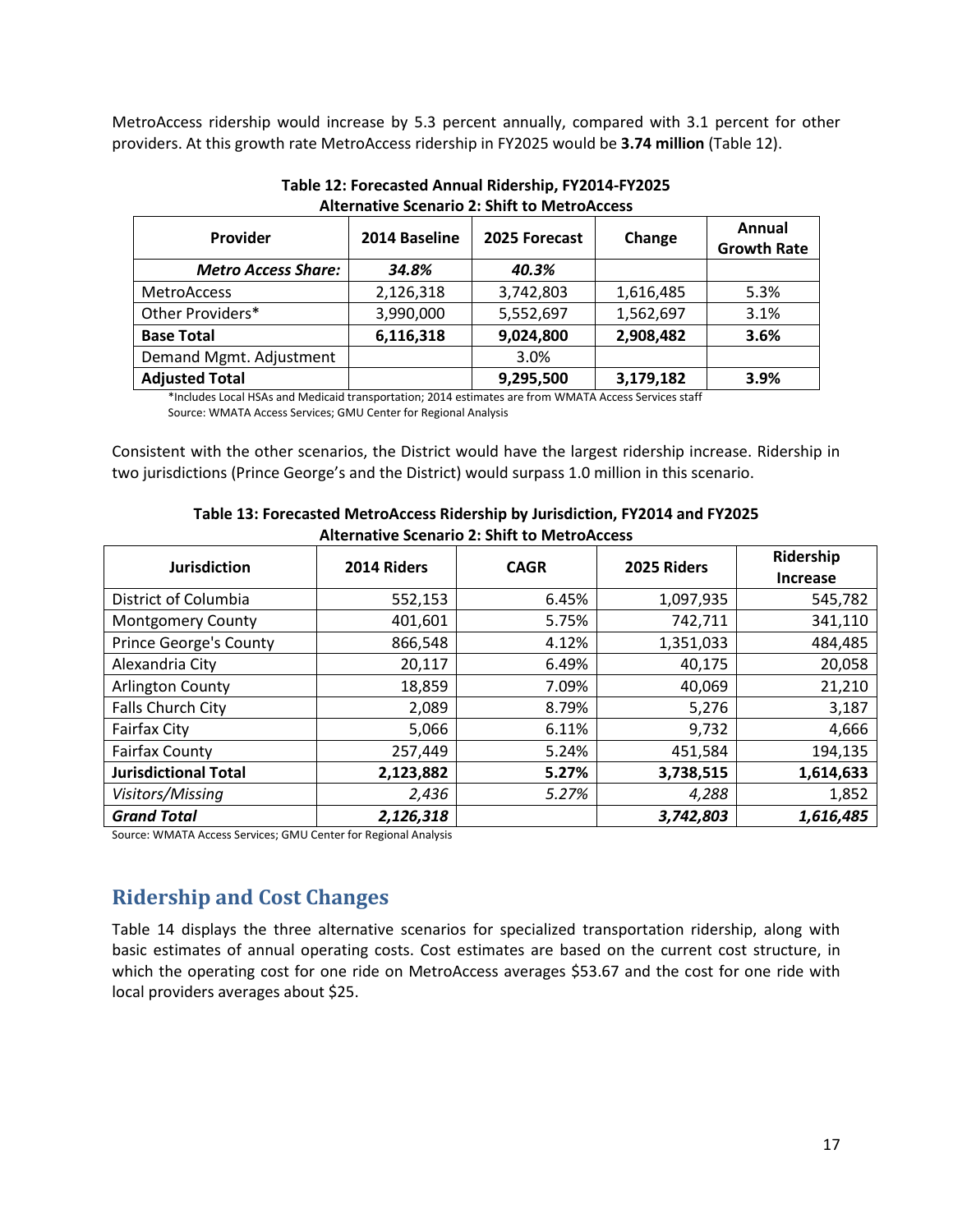| GUG / WILLOW ORCHUGHING COOLS, I LEGES |                        |           |                 |           |            |                   |            |  |
|----------------------------------------|------------------------|-----------|-----------------|-----------|------------|-------------------|------------|--|
|                                        |                        |           | <b>Baseline</b> |           | Scenario 1 | <b>Scenario 2</b> |            |  |
| Provider                               | Avg. Cost<br>per Ride* | Ridership | Ann'l. Op.      | Ridership | Ann'l. Op. | Ridership         | Ann'l. Op. |  |
|                                        |                        | (000s)    | Cost (\$M)      | (000s)    | Cost (\$M) | (000s)            | Cost (\$M) |  |
| <b>MetroAccess</b>                     | \$53.67                | 3,137.4   | \$168.4         | 2,561.9   | \$137.5    | 3,742.8           | \$200.9    |  |
| <b>Other Providers</b>                 | \$25.00                | 5,887.4   | \$147.2         | 6,192.2   | \$154.8    | 5,552.7           | \$138.8    |  |
| <b>Total</b>                           |                        | 9,024.8   | \$315.6         | 8,754.1   | \$292.3    | 9,295.5           | \$339.7    |  |
| <b>MetroAccess Share</b>               |                        | 34.8%     | 53.4%           | 29.3%     | 47.0%      | 40.3%             | 59.2%      |  |

**Table 14: Alternative Scenarios for Specialized Transportation Ridership and Annual Operating Costs, FY2025**

\*Estimates are in current (FY2014) dollars.

Source: WMATA Access Services; GMU Center for Regional Analysis

The total specialized transportation operating costs for the alternative scenarios ranges from \$292.3 million to \$339.7 million. Due to the fact that the per ride operating cost for MetroAccess is more than double that for each ride provided by other services, the share of the total costs to MetroAccess ranges from 47-59 percent. In the baseline scenario, the annual operating cost to MetroAccess would be \$168.4 million. Scenario 1 would reduce this cost by \$30.9 million to \$137.5 million. Scenario 2 would increase the operating cost by \$32.5 million, to \$200.9 million. Figure 6 compares the annual operating costs for each scenario.



**Figure 6: FY2025 Annual Operating Cost by Scenario**

Table 15 displays forecasts of ridership and annual operating costs by jurisdiction for MetroAccess service for each of the three scenarios.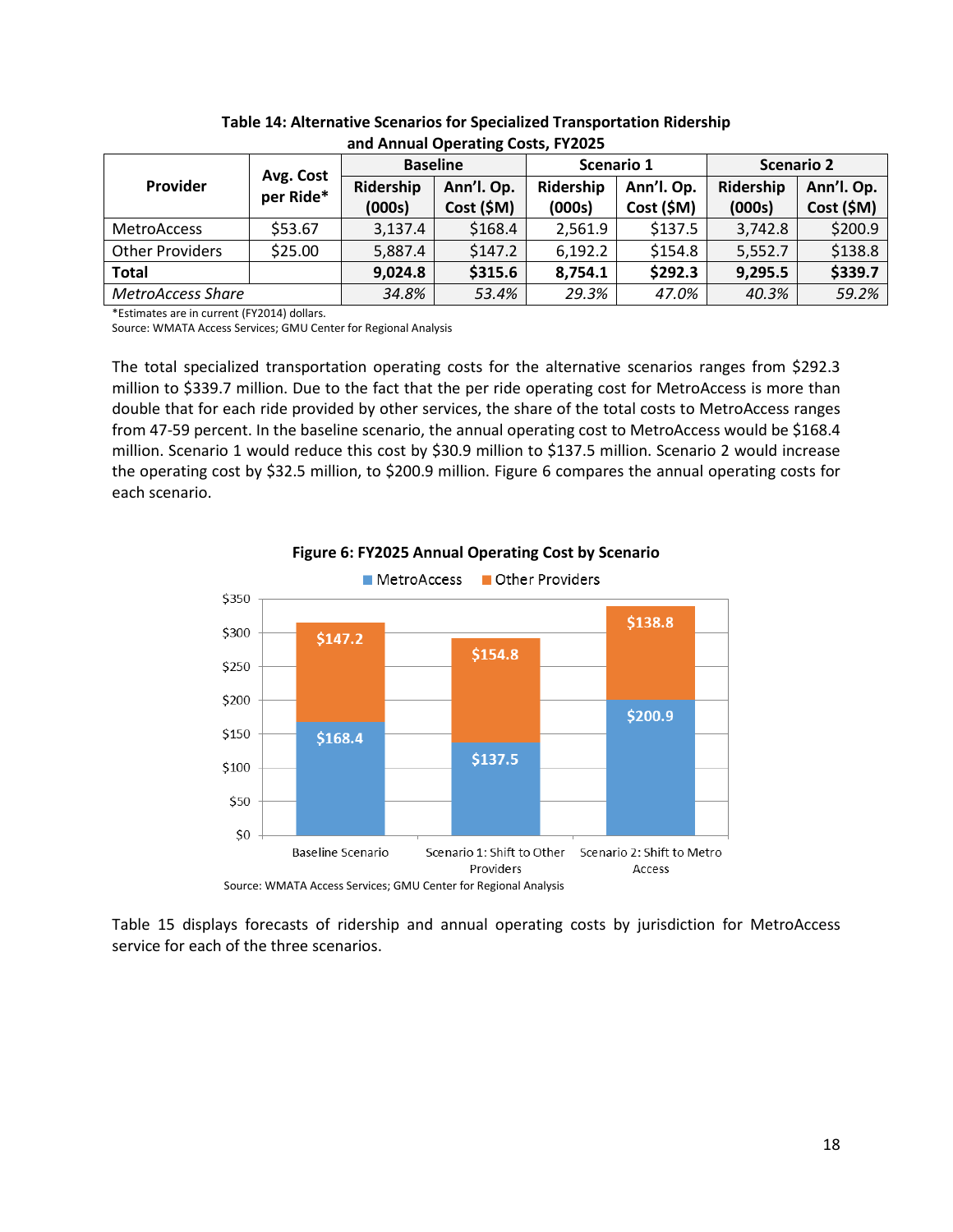|                               | <b>Baseline</b> |            | Scenario 1 |            | <b>Scenario 2</b> |            |  |
|-------------------------------|-----------------|------------|------------|------------|-------------------|------------|--|
| Provider                      | Ridership       | Ann'l. Op. | Ridership  | Ann'l. Op. | Ridership         | Ann'l. Op. |  |
|                               | (000s)          | Cost (\$M) | (000s)     | Cost (\$M) | (000s)            | Cost (\$M) |  |
| District of Columbia          | 887.6           | \$47.6     | 693.8      | \$37.2     | 1,097.9           | \$58.9     |  |
| <b>Montgomery County</b>      | 613.9           | \$32.9     | 492.5      | \$26.4     | 742.7             | \$39.9     |  |
| <b>Prince George's County</b> | 1,176.9         | \$63.2     | 1,003.7    | \$53.9     | 1,351.0           | \$72.5     |  |
| Alexandria City               | 32.4            | \$1.7      | 25.3       | \$1.4      | 40.2              | \$2.2\$    |  |
| <b>Arlington County</b>       | 31.7            | \$1.7      | 24.2       | \$1.3      | 40.1              | \$2.2      |  |
| Falls Church City             | 4.0             | \$0.2\$    | 2.8        | \$0.2\$    | 5.3               | \$0.3\$    |  |
| <b>Fairfax City</b>           | 8.0             | \$0.4      | 6.3        | \$0.3      | 9.7               | \$0.5      |  |
| <b>Fairfax County</b>         | 379.4           | \$20.4     | 310.2      | \$16.6     | 451.6             | \$24.2     |  |
| Visitors/Missing              | 3.6             | \$0.2\$    | 2.9        | \$0.2\$    | 4.3               | \$0.2\$    |  |
| <b>Total</b>                  | 3,137.4         | \$168.4    | 2,561.9    | \$137.5    | 3,742.8           | \$200.9    |  |

**Table 15: FY2025 Annual MetroAccess Ridership and Operating Cost by Jurisdiction**

\*Estimates are in current (FY2014) dollars.

Source: WMATA Access Services; GMU Center for Regional Analysis

The three jurisdictions that currently account for the majority of MetroAccess rides—Prince George's, the District of Columbia, and Montgomery—will continue to be responsible for the majority of the operating costs of the system, regardless of the scenario. Prince George's will generate between \$53.9 million and \$72.5 million in annual operating costs in FY2025, and the District will be responsible for between \$37.2 million and \$58.9 million in costs. Even in the worst case scenario (Alternative Scenario 2) Fairfax County would not generate more than \$24.2 million in FY2025 operating costs.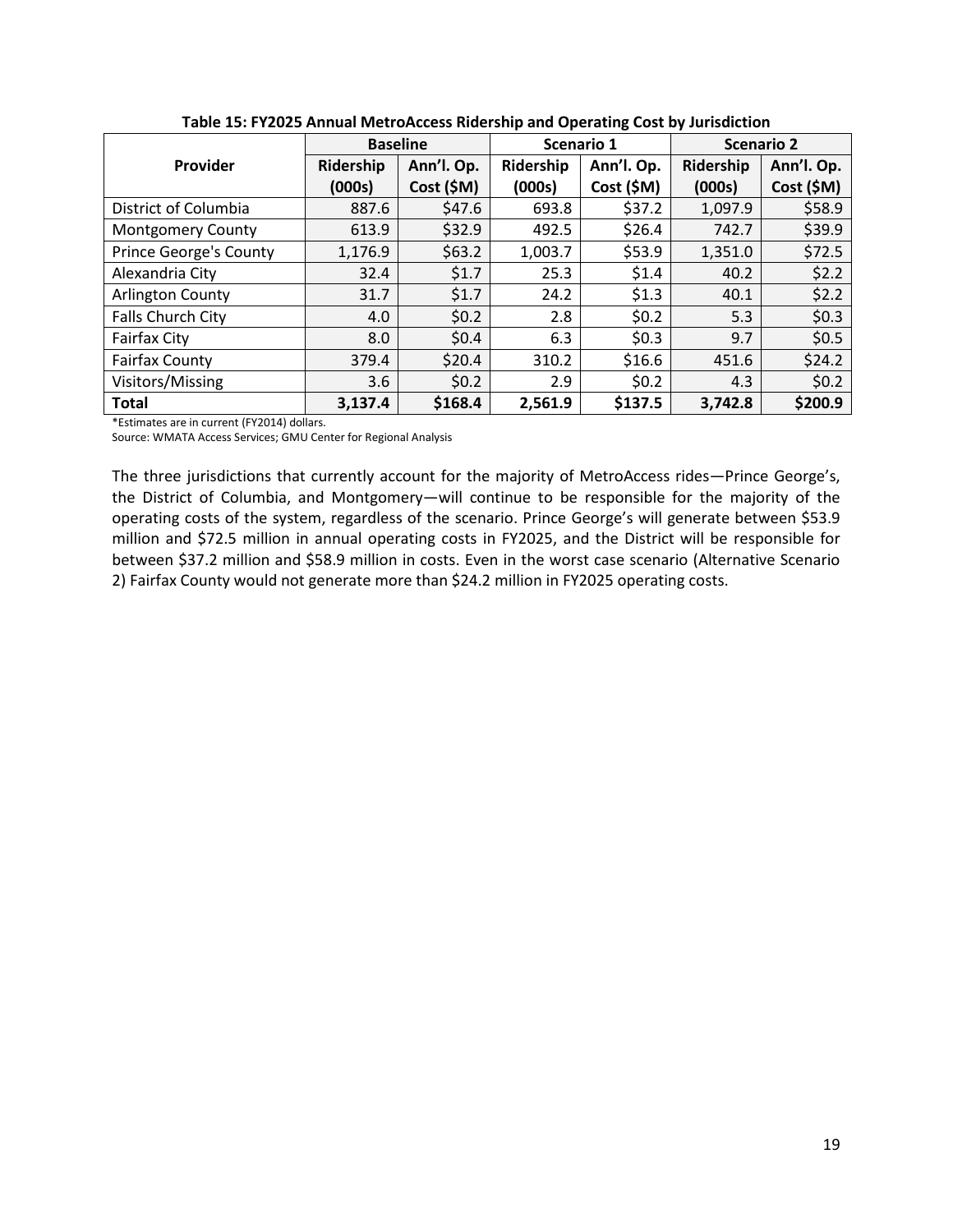# **Section 3: Recommended Policies for Specialized Transportation**

Most future demand growth for specialized transportation services in the WMATA service area is expected to derive from the rapid increase in the region's population of residents over the age of 65. This population is five times more likely than the younger adult population to have a disability, and thus represents a disproportionate share of the customer pool for specialized transportation services.

Over the past decade, the existing balance of specialized transportation services in the Washington, DC region has shifted away from local human service agencies (HSAs) and local governments toward MetroAccess. Since the cost to WMATA of providing a ride on MetroAccess is typically twice as high as the per-ride cost for HSAs, the overall cost for providing these services has risen dramatically.

Since 2010, WMATA has taken a series of proactive steps aimed at shifting as much demand as possible away from MetroAccess and to less expensive options such as fixed-route transit, local HSAs, and, via pilot programs, to local taxi services. Though these efforts were very successful at reducing demand between FY2011 and FY2013, ridership began to increase again in FY2014, and demand is expected to continue to increase at a rate of 3.6 percent annually through FY2025 absent any policy interventions. At this growth rate annual ridership on MetroAccess will increase by more than one million trips over the next decade, resulting in more than \$54 million in additional annual operating costs.

While WMATA will not likely be able to fully overcome the strains that the region's specialized transportation delivery systems and aging population will place on MetroAccess, there are many actions that can be taken to mitigate the impacts of these changes. Taken collectively, these actions should be able to slow the rate of increase of ridership and save WMATA as much as \$32.5 million per year in FY2025.

The policies outlined below are all aimed at slowing ridership growth on MetroAccess and/or reducing its operating costs to WMATA. There are two general types of policies that can accomplish this goal:

- 1. Demand/Cost Management
- 2. Jurisdictional Based Services

### **Policies for Demand and Cost Management**

These policies are all designed to continue WMATA's effort to limit usage of MetroAccess to trips for which no other viable transportation options are available. The objective is to ensure that all other trips are provided by more efficient services such as Metrobus, Metrorail, local bus and paratransit systems, or local HSAs. Each of these policies is an extension of WMATA's existing policies, which already represent national best practices in demand management.

### **Policy 1: Improve accessibility of transit stops**

The primary impediment to using fixed route transit for many adults with disabilities is the difficulty in accessing transit stops or the lack of adequate shelter or seating at the stops. This is a particular problem along suburban arterial routes. In these corridors traffic moves rapidly, there are often no sidewalks, and many intersections lack adequate pedestrian crosswalks or signals. Due to these conditions, many residents who live in close proximity to bus or rail stations are not able to make safe use of these transit routes, and must therefore turn to paratransit to meet their travel needs. There are already efforts underway in all of the region's jurisdictions to improve pedestrian accessibility to transit.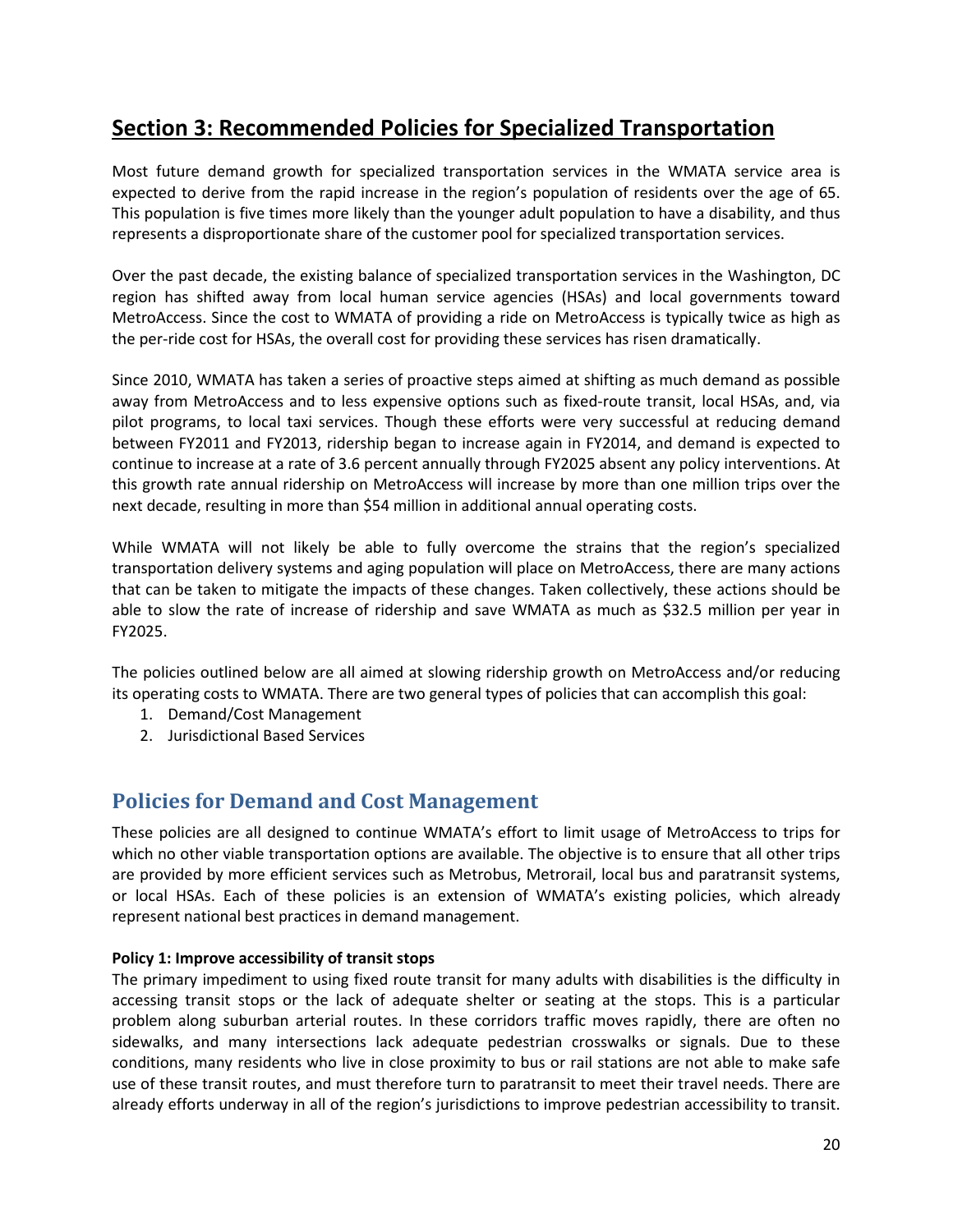However, these are being undertaken independently by each local government, and there is no larger regional initiative.

Investing millions of dollars in these projects now will save tens of millions of dollars in the future. As an illustration, the cost of a \$100,000 improvement to a bus stop can be offset by eliminating 2,000 trips from MetroAccess (at a cost of \$50 per trip). Over a 10-year period, this would equal 200 trips per year. Since the average MetroAccess rider takes about 64 trips per year, it would only take a shift of four riders from MetroAccess (256 rides per year) to fixed route transit in order to justify the investment. Implicit in this policy is the need to continually improve fixed route service so that it remains attractive to riders who may otherwise choose to use MetroAccess. There is a particular need to ensure that facilities for disabled populations, particularly elevators at Metrorail stations, remain in a state of good repair.

### **Policy 2: Expand travel training programs**

 $\overline{\phantom{a}}$ 

Metro's travel training program provides and orientation to Metro's bus and rail services to individual customers and groups with physical and intellectual disabilities. Metro staff also engages community outreach activities to promote Metro's accessible services as well as the Reduced Fare Program for people with disabilities and senior citizens. Travel training sessions, generally eight hours in duration, are comprehensive, taking the customer from learning how to plan a trip to taking trips while escorted by a Metro instructor. Metro's community outreach program reaches an even broader audience, with over 17,000 people learning about Metro's accessible services and Reduced Fare Program at hundreds of meetings.

Customers with cognitive and intellectual disabilities require a more intensive travel training experience that typically takes a week, but can last up to several weeks. Still, some of these customers require retraining. Nevertheless, these individuals achieving a level of transportation independence can be a dramatic improvement in the customer's quality of life and represent an excellent return on Metro's investment when the customer achieves the ability to safely and effective use accessible fixed route transit services for most of their trips instead of relying solely or mostly on MetroAccess services. Metro conducts this specialized training for up to 40 customers each year in addition to the hundreds of others who require only basic instruction.

There is a strong economic argument for adding more resources to the travel training program. The cost of a full-time travel trainer is assumed to be about \$80,000 per year (including salary, benefits, and overhead), or \$800,000 over a 10-year period (in constant dollars). If that trainer can induce 30 customers to shift half of their rides to fixed route transit, the annual ridership reduction on MetroAccess would be about 960 rides per year (30 riders, 32 ride reduction per person). At a cost of \$53.67 per ride, this would save WMATA about \$51,500 in Year 1 of implementation. Assuming that all trained riders continue to use fixed route transit into the future the cumulative 10-year cost savings generated by one travel trainer would be \$2.83 million (Table 16).<sup>[13](#page-23-0)</sup>

<span id="page-23-0"></span> $13$  Continued demand for travel training is assumed to originate from the increasing population of disabled adults in the region.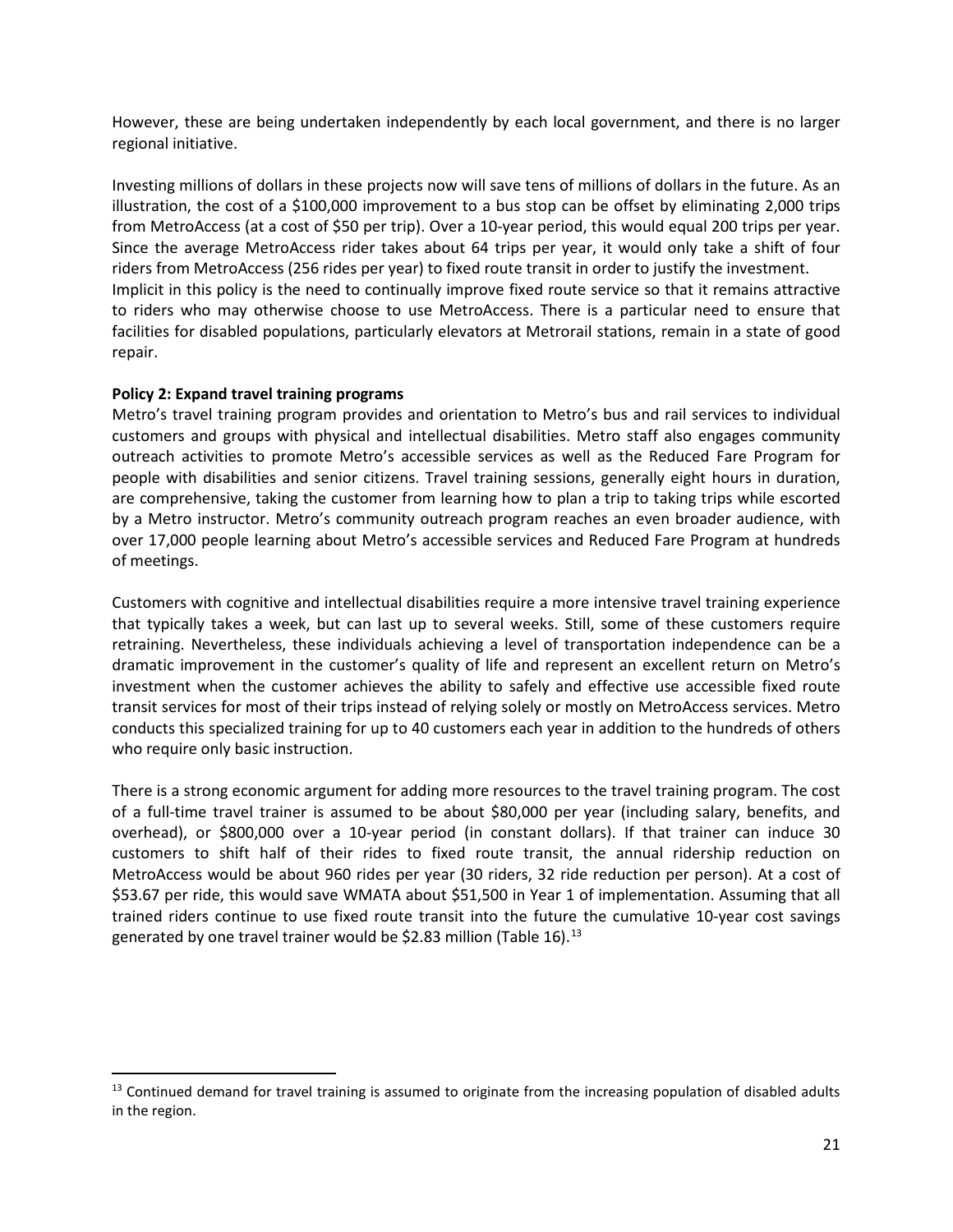|                                       |        |         |         |         |         |         |         |         |         |         | 10-Year      |
|---------------------------------------|--------|---------|---------|---------|---------|---------|---------|---------|---------|---------|--------------|
|                                       | Year 1 | Year 2  | Year 3  | Year 4  | Year 5  | Year 6  | Year 7  | Year 8  | Year 9  | Year 10 | <b>Total</b> |
| Total Customers Trained (30 per Year) | 30I    | 60      | 90)     | 120     | 150     | 180     | 210     | 240     | 270     | 300     |              |
| Average Annual Trips per Customer     | 64     | 64      | 64      | 64      | 64      | 64      | 64      | 64      | 64      | 64      |              |
| Total Annual MetroAccess Trips        | 1.920  | 3.840   | 5.760   | 7,680   | 9.600   | 11.520  | 13.440  | 15.360  | 17.280  | 19.200  |              |
| MetroAccessTrips Saved                | 960    | 1.920   | 2.880   | 3.840   | 4.800   | 5.760   | 6.720   | 7.680   | 8,640   | 9.600   |              |
| Cumulative Annual Cost Savings        | \$51.5 | \$103.0 | \$154.6 | \$206.1 | \$257.6 | \$309.1 | \$360.7 | \$412.2 | \$463.7 | \$515.2 | \$2.833.8    |
| Total Staff Costs (\$80,000 per Year) | \$80.0 | \$80.0  | \$80.0  | \$80.0  | \$80.0  | \$80.0  | \$80.0  | \$80.0  | \$80.0  | \$80.0  | \$800.0      |

|  |  | Table 16: 10-Year Cost Savings from Travel Training (\$000s) |
|--|--|--------------------------------------------------------------|
|--|--|--------------------------------------------------------------|

\* Assumes cost per trip of \$53.67. Year 1 cost savings assume beginning travel training in preceding year.

Source: GMU Center for Regional Analysis

**Over 1 million trips were taken by MetroAccess customers on Metrobus and Metrorail in 2014, and more than 16 million trips were taken by people with disabilities and seniors through Metro's Reduced Fare Program.**

### **Policy 3: Enforce trip-by-trip eligibility for all customers**

The establishment of conditional eligibility was another important contributor to the reduction in MetroAccess ridership between FY2011 and FY2013. As discussed in the evaluation of market share section, the share of riders found to only be conditionally eligible for MetroAccess began at 33 percent in FY2011 but increased to 62 percent by FY2014, as reviewers became more comfortable with the process. The result of this trend was a 30 percent reduction in the average number of MetroAccess trips per year taken by each customer.

While there have been significant savings from the application of conditional standards, there is still more room to reduce usage of MetroAccess by working to ensure that it only provides rides that cannot be reasonably provided by any other service. This would require enacting trip-by-trip eligibility standards and a system by which a gatekeeper would decide whether or not to approve each rider request. This type of system would very much be compatible with a potential transportation brokerage system, as described under Policy #6 below.

### **Policy 4: Expand reduced fare programs**

For many low-income customers with disabilities, access to reduced fares for fixed route transit is even more important than travel training as a means of shifting demand away from MetroAccess. This issue continues to grow in importance as bus and rail fares have increased. This policy also has the advantage of coming at little or no direct costs to WMATA, as it simply allows more customers to make use of bus and rail service that would already be running. For these reasons, WMATA should take steps to expand its reduced fare programs as part of its demand management efforts. This should include efforts to make reduced fare cards for seniors more convenient to obtain.

### **Policy 5: Ensure that MetroAccess maintains ADA baselines**

Prior to 2010 all residents of the jurisdictions in the WMATA service area were eligible for MetroAccess. Perhaps the most significant policy shift enacted by WMATA in relation to MetroAccess was its decision in 2010 to limit the MetroAccess service area to the baseline standard set forth in the Americans with Disabilities Act (ADA). Per ADA, transit systems are only obligated to provide paratransit service for those living within 0.75 miles of fixed routes, and only during the operating hours of those fixed route lines. As part of its efforts to limit MetroAccess usage to trips that can absolutely not be provided by other means (see Policy #3), WMATA should also make it a continued priority to restrict eligibility for and delivery of services to the ADA baseline.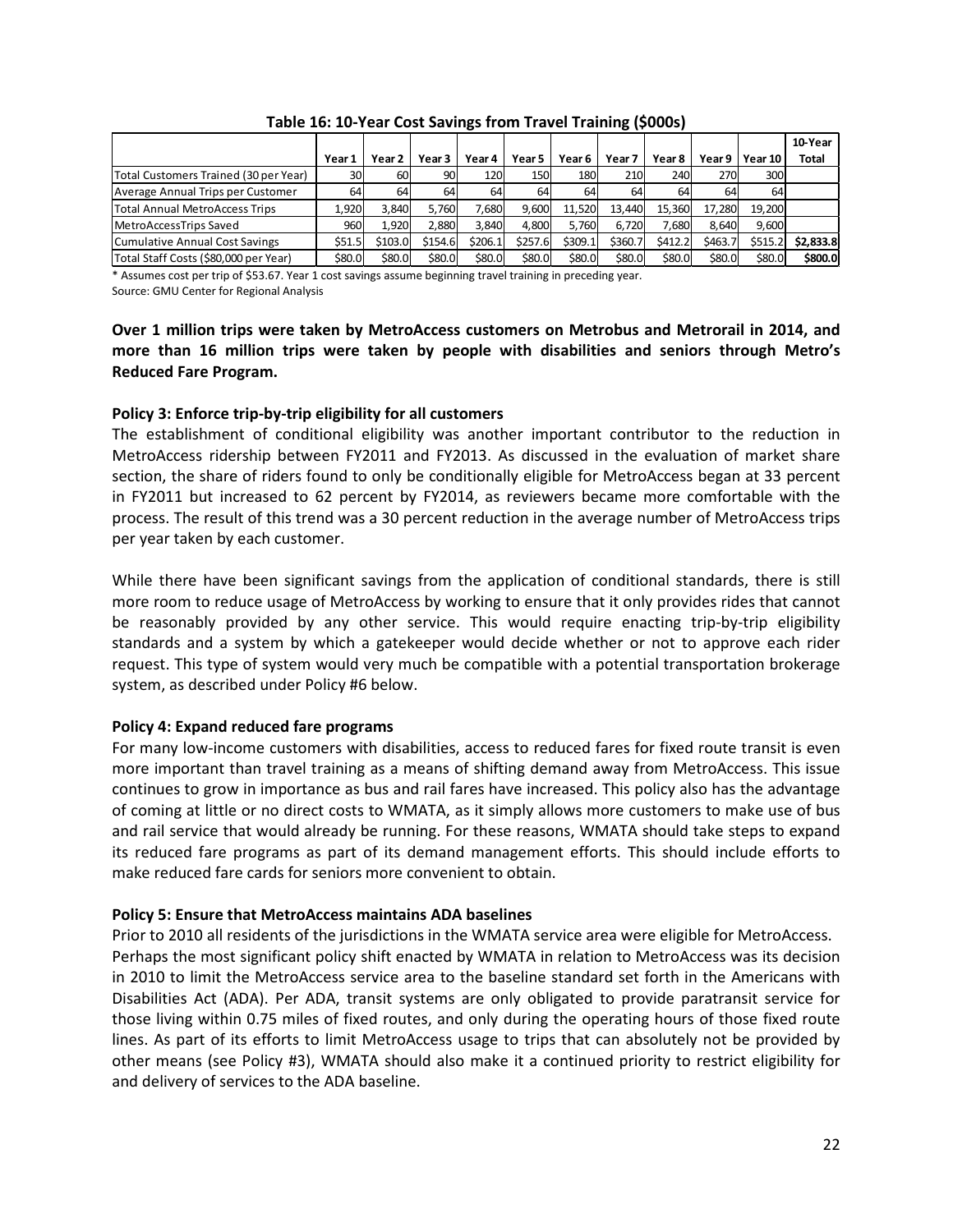Another aspect of meeting the ADA baselines is the direct cost to customers. In the past, WMATA capped fares far below the maximum allowable level under ADA. This policy was adjusted in 2010, resulting in a variable fare system that is indexed to the fares of comparable fixed route service. The current fare structure has proven successful at curbing costs and should be maintained.

#### **Policy 6: Monitor efficiency of MetroAccess system**

WMATA is already a national leader in terms of improvements to the efficiency of its paratransit system. In order to ensure that the system remains at the forefront of efficiency, WMATA should continue to monitor national best practices for paratransit operation and ensure that it is making needed improvements to remain as efficient as possible.

### **Policies for Jurisdictional Based Services**

These policies aspire to increase the capacity of local governments, HSAs, and private entities to provide specialized transportation to residents of their service areas. These providers have shown over time to be able to provide rides at a far lower cost than MetroAccess, but are often challenged by a variety of factors, including: lack of funding, unwillingness to provide services that are outside of core missions, limited expertise, lack of staffing, or inability to coordinate with other providers and/or jurisdictions to provide services across organizational or jurisdictions boundaries. As a regional agency, WMATA has the ability to help local providers overcome these obstacles and provide more rides at a lower cost.

### **Policy 7: Establish regional or sub-regional one-stop shops for specialized transportation**

The model of having a third-party vendor operate a one-stop shop is already in place for some customers in the District of Columbia and Virginia. These programs have produced substantial cost savings for the jurisdictions where they operate.

The success of these one-stop shop (brokerage) programs suggests opportunities to apply it to customers in other jurisdictions. Such an initiative would have the added benefit of effectively expanding the capacity to screen for trip-by-trip eligibility (Policy #3). WMATA should take the lead in exploring ways to expand or replicate these programs to the entire region.

### **Policy 8: Pursue partnerships to secure vehicles for local providers**

The most common reason why local HSAs and other providers have reduced their transportation services in recent years is the cost and liability required to maintain a fleet of vehicles for specialized transportation. Many of these agencies have experienced budget reductions in recent years and, given the choice between cutting back on their core missions or transportation, transportation usually bears the brunt of budget cuts. If these agencies had access to additional resources they would be more likely to expand their own transportation programs.

There are many models from around the U.S. of transit agencies entering into partnerships to help local HSAs secure and maintain vehicles to transport their clients. WMATA is in a position to strike such agreements, and has a particular opportunity to make use of its older paratransit vehicles for this purpose. As a public transit agency with a federally funded capital program, WMATA is restricted to using paratransit vehicles for only 150,000 miles. However, if properly maintained, these vehicles can be safely used for as much as 300,000 miles, or more. Local providers that put 30,000-50,000 miles per year on these vehicles could therefore get 3-5 additional years of use from them. WMATA should thus